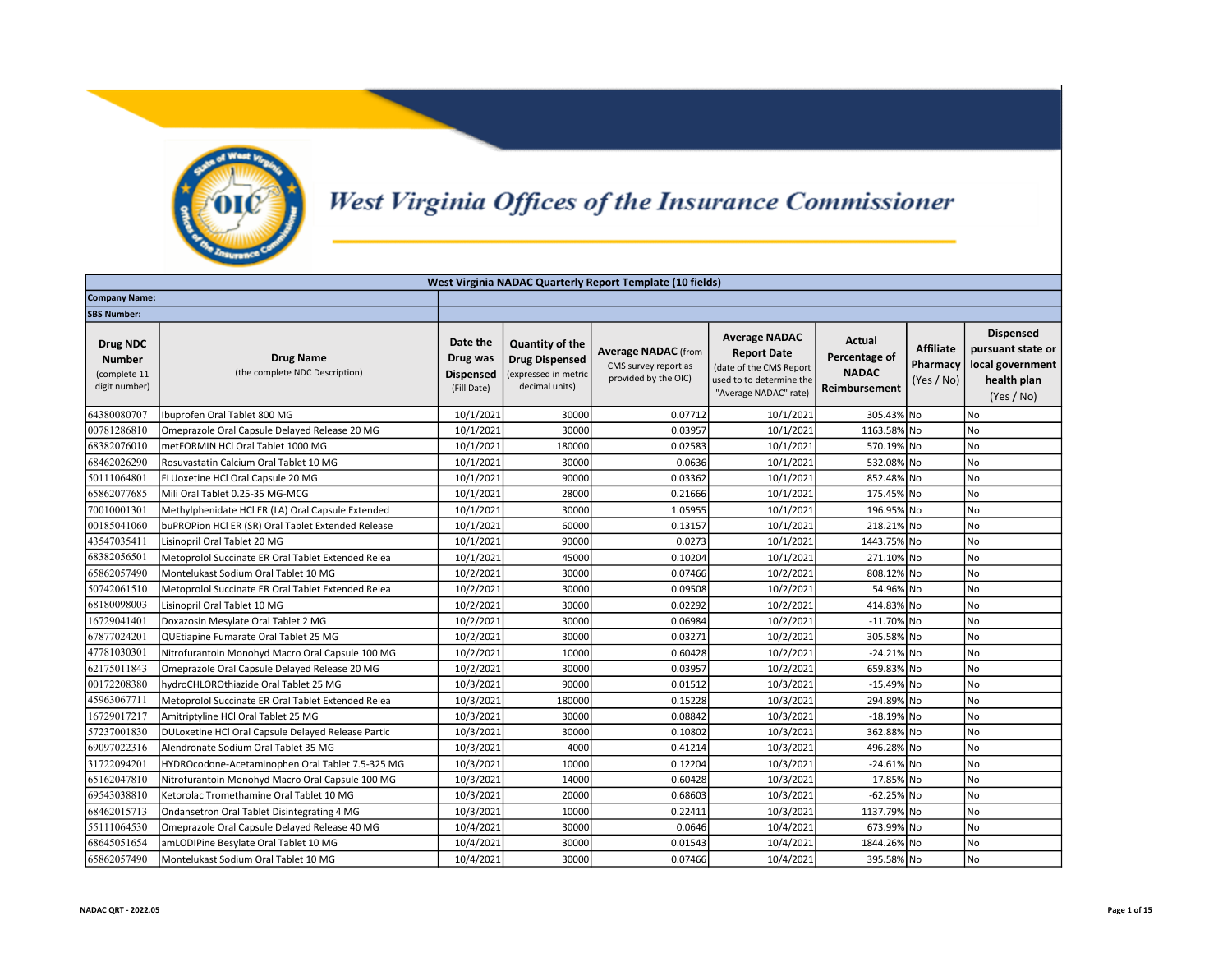| 00527411637 | Propranolol HCl ER Oral Capsule Extended Release 2 | 10/4/2021 | 30000  | 0.30443 | 10/4/2021 | 209.10% No  | No             |
|-------------|----------------------------------------------------|-----------|--------|---------|-----------|-------------|----------------|
| 65862049460 | QUEtiapine Fumarate Oral Tablet 300 MG             | 10/4/2021 | 30000  | 0.1481  | 10/4/2021 | 1274.30% No | No             |
| 00093227534 | Amoxicillin-Pot Clavulanate Oral Tablet 875-125 MG | 10/4/2021 | 20000  | 0.30823 | 10/4/2021 | 65.46% No   | No             |
| 13668008190 | Montelukast Sodium Oral Tablet 10 MG               | 10/4/2021 | 30000  | 0.07466 | 10/4/2021 | 107.16% No  | No             |
| 68180047903 | Simvastatin Oral Tablet 20 MG                      | 10/4/2021 | 30000  | 0.02805 | 10/4/2021 | 873.26% No  | N <sub>o</sub> |
| 00406012301 | HYDROcodone-Acetaminophen Oral Tablet 5-325 MG     | 10/4/2021 | 90000  | 0.10099 | 10/4/2021 | -12.31% No  | No             |
| 70700011885 | Vienva Oral Tablet 0.1-20 MG-MCG                   | 10/5/2021 | 28000  | 0.2278  | 10/5/2021 | 246.17% No  | No             |
| 00378180710 | Levothyroxine Sodium Oral Tablet 88 MCG            | 10/5/2021 | 30000  | 0.20996 | 10/5/2021 | -68.09% No  | No             |
| 42806054701 | Vitamin D (Ergocalciferol) Oral Capsule 1.25 MG (5 | 10/5/2021 | 4000   | 0.14797 | 10/5/2021 | 405.17% No  | No             |
| 68180063709 | Atorvastatin Calcium Oral Tablet 40 MG             | 10/5/2021 | 90000  | 0.06048 | 10/5/2021 | 10.05% No   | <b>No</b>      |
| 65862019399 | FLUoxetine HCl Oral Capsule 20 MG                  | 10/5/2021 | 30000  | 0.03362 | 10/5/2021 | 183.56% No  | No             |
| 70436001006 | buPROPion HCl ER (XL) Oral Tablet Extended Release | 10/5/2021 | 30000  | 0.15905 | 10/5/2021 | 90.30% No   | No             |
| 62559058001 | Prazosin HCl Oral Capsule 1 MG                     | 10/5/2021 | 30000  | 0.19503 | 10/5/2021 | 53.14% No   | No             |
| 65862019430 | FLUoxetine HCl Oral Capsule 40 MG                  | 10/5/2021 | 30000  | 0.0742  | 10/5/2021 | 118.78% No  | No             |
| 50228014610 | hydroCHLOROthiazide Oral Capsule 12.5 MG           | 10/5/2021 | 90000  | 0.03372 | 10/5/2021 | 43.34% No   | No             |
| 68180072103 | amLODIPine Besylate Oral Tablet 10 MG              | 10/5/2021 | 90000  | 0.01543 | 10/5/2021 | 1748.49% No | <b>No</b>      |
| 16714087403 | Atorvastatin Calcium Oral Tablet 10 MG             | 10/5/2021 | 30000  | 0.0375  | 10/5/2021 | 213.78% No  | No             |
| 65862001501 | Amoxicillin Oral Tablet 875 MG                     | 10/5/2021 | 20000  | 0.1391  | 10/5/2021 | -24.87% No  | No             |
| 60432060416 | Promethazine-DM Oral Syrup 6.25-15 MG/5ML          | 10/5/2021 | 120000 | 0.06037 | 10/5/2021 | 11.53% No   | No             |
| 00093727305 | Pioglitazone HCl Oral Tablet 45 MG                 | 10/5/2021 | 30000  | 0.16322 | 10/5/2021 | 194.90% No  | No             |
| 55111058701 | amLODIPine Besy-Benazepril HCl Oral Capsule 5-40 M | 10/5/2021 | 30000  | 0.15459 | 10/5/2021 | 214.81% No  | <b>No</b>      |
| 51991070605 | ALPRAZolam Oral Tablet 1 MG                        | 10/5/2021 | 60000  | 0.02612 | 10/5/2021 | 203.73% No  | No             |
| 70700011485 | Loryna Oral Tablet 3-0.02 MG                       | 10/5/2021 | 28000  | 0.36498 | 10/5/2021 | -16.83% No  | No             |
| 00603459315 | methylPREDNISolone Oral Tablet Therapy Pack 4 MG   | 10/6/2021 | 21000  | 0.19245 | 10/6/2021 | -10.92% No  | No             |
| 51991074790 | DULoxetine HCl Oral Capsule Delayed Release Partic | 10/6/2021 | 30000  | 0.10802 | 10/6/2021 | 63.24% No   | No             |
| 00172208380 | hydroCHLOROthiazide Oral Tablet 25 MG              | 10/6/2021 | 90000  | 0.01512 | 10/6/2021 | -15.49% No  | No             |
| 50383004248 | prednisoLONE Oral Solution 15 MG/5ML               | 10/6/2021 | 13000  | 0.12931 | 10/6/2021 | 123.67% No  | No             |
| 00781607861 | Cefdinir Oral Suspension Reconstituted 250 MG/5ML  | 10/6/2021 | 60000  | 0.17105 | 10/6/2021 | 139.70% No  | No             |
| 57237000511 | Fluconazole Oral Tablet 150 MG                     | 10/7/2021 | 2000   | 0.88025 | 10/7/2021 | 156.75% No  | No             |
| 68462033390 | Pramipexole Dihydrochloride Oral Tablet 1 MG       | 10/7/2021 | 30000  | 0.06701 | 10/7/2021 | 498.42% No  | No             |
| 65862041901 | Sulfamethoxazole-Trimethoprim Oral Tablet 400-80 M | 10/7/2021 | 20000  | 0.06287 | 10/7/2021 | 27.25% No   | No             |
| 69097015915 | Meloxicam Oral Tablet 15 MG                        | 10/7/2021 | 30000  | 0.02457 | 10/7/2021 | 1023.32% No | No             |
| 00143928501 | Amoxicillin Oral Tablet 875 MG                     | 10/7/2021 | 20000  | 0.1391  | 10/7/2021 | -24.87% No  | No             |
| 69452015120 | Vitamin D (Ergocalciferol) Oral Capsule 1.25 MG (5 | 10/7/2021 | 8000   | 0.14797 | 10/7/2021 | -41.71% No  | No             |
| 62175013643 | Omeprazole Oral Capsule Delayed Release 40 MG      | 10/8/2021 | 30000  | 0.0646  | 10/8/2021 | 127.04% No  | <b>No</b>      |
| 51991070405 | ALPRAZolam Oral Tablet 0.25 MG                     | 10/8/2021 | 60000  | 0.02223 | 10/8/2021 | 472.05% No  | No             |
| 68180051902 | Lisinopril-hydroCHLOROthiazide Oral Tablet 20-12.5 | 10/8/2021 | 30000  | 0.05874 | 10/8/2021 | 77.05% No   | No             |
| 65862029490 | Rosuvastatin Calcium Oral Tablet 10 MG             | 10/8/2021 | 30000  | 0.0636  | 10/8/2021 | 131.13% No  | No             |
| 51991074890 | DULoxetine HCl Oral Capsule Delayed Release Partic | 10/8/2021 | 30000  | 0.13134 | 10/8/2021 | 65.73% No   | No             |
| 27241009903 | DULoxetine HCl Oral Capsule Delayed Release Partic | 10/8/2021 | 30000  | 0.13134 | 10/8/2021 | 261.40% No  | No             |
| 43547028810 | buPROPion HCl ER (SR) Oral Tablet Extended Release | 10/8/2021 | 30000  | 0.13157 | 10/8/2021 | 218.21% No  | No             |
| 67877056305 | metFORMIN HCl Oral Tablet 1000 MG                  | 10/8/2021 | 60000  | 0.02583 | 10/8/2021 | 538.15% No  | No             |
| 68382009810 | PARoxetine HCl Oral Tablet 20 MG                   | 10/8/2021 | 30000  | 0.08148 | 10/8/2021 | 352.05% No  | No             |
| 50111033402 | metroNIDAZOLE Oral Tablet 500 MG                   | 10/8/2021 | 14000  | 0.14408 | 10/8/2021 | 95.33% No   | No             |
| 51224012250 | Azithromycin Oral Tablet 500 MG                    | 10/8/2021 | 2000   | 0.95824 | 10/8/2021 | 319.52% No  | No             |
| 13668001105 | Citalopram Hydrobromide Oral Tablet 40 MG          | 10/9/2021 | 30000  | 0.03814 | 10/9/2021 | 732.90% No  | N <sub>o</sub> |
| 00093314705 | Cephalexin Oral Capsule 500 MG                     | 10/9/2021 | 20000  | 0.11964 | 10/9/2021 | 74.27% No   | N <sub>o</sub> |
| 00555901658 | Sprintec 28 Oral Tablet 0.25-35 MG-MCG             | 10/9/2021 | 28000  | 0.21666 | 10/9/2021 | -36.21% No  | No             |
| 65162046550 | Ibuprofen Oral Tablet 600 MG                       | 10/9/2021 | 90000  | 0.05797 | 10/9/2021 | 162.01% No  | <b>No</b>      |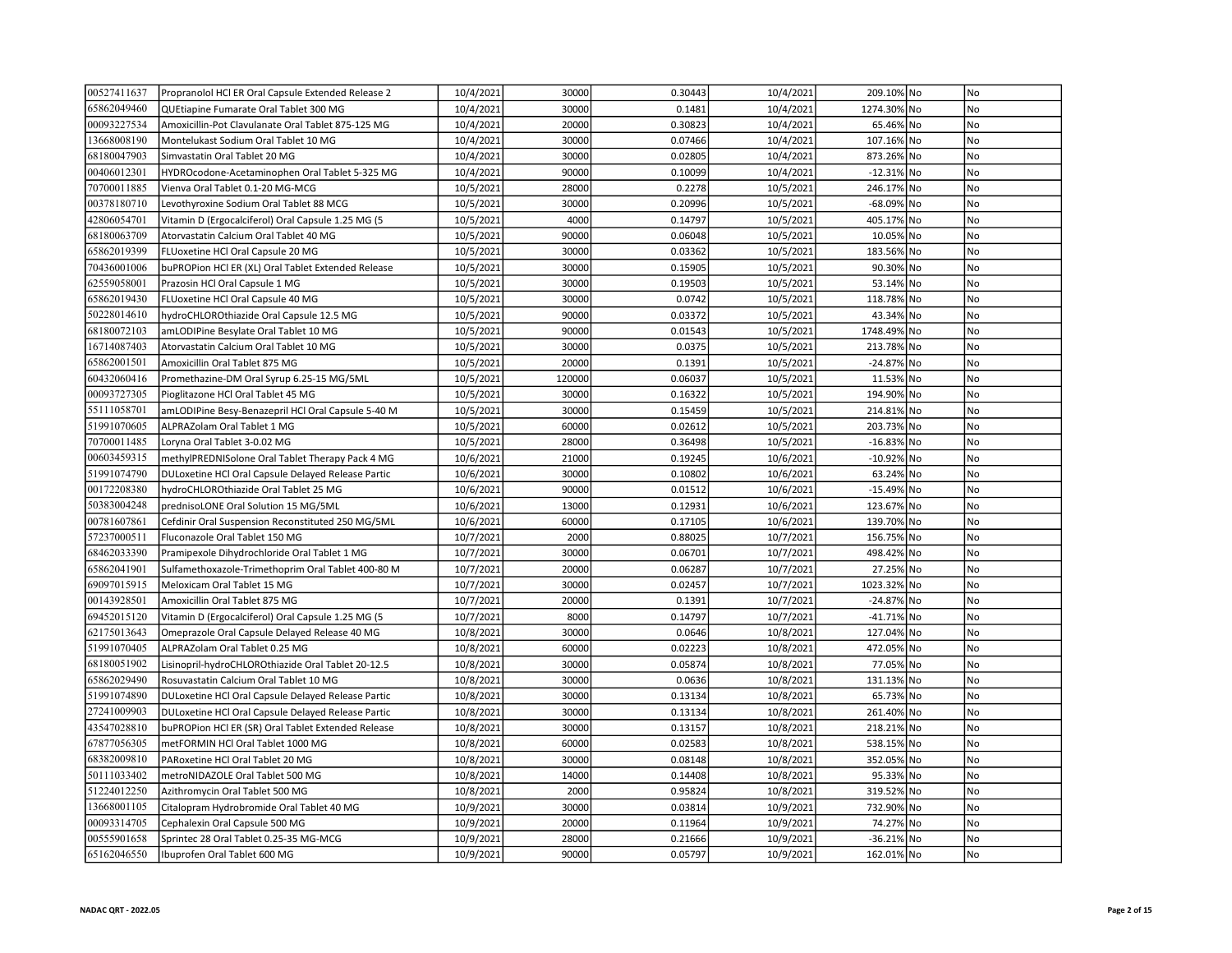| 16714087603 | Atorvastatin Calcium Oral Tablet 40 MG             | 10/9/2021  | 30000  | 0.06048 | 10/9/2021  | 10.23% No     | No             |
|-------------|----------------------------------------------------|------------|--------|---------|------------|---------------|----------------|
| 16714033002 | Gabapentin Oral Tablet 600 MG                      | 10/9/2021  | 90000  | 0.1008  | 10/9/2021  | 37.90% No     | No             |
| 64380073706 | Vitamin D (Ergocalciferol) Oral Capsule 1.25 MG (5 | 10/9/2021  | 5000   | 0.14797 | 10/9/2021  | 405.51% No    | No             |
| 31722070110 | Losartan Potassium Oral Tablet 50 MG               | 10/9/2021  | 30000  | 0.07257 | 10/9/2021  | 192.59% No    | No             |
| 00406802003 | Buprenorphine HCl-Naloxone HCl Sublingual Tablet S | 10/9/2021  | 28000  | 0.9745  | 10/9/2021  | 224.05% No    | No             |
| 68180072003 | amLODIPine Besylate Oral Tablet 5 MG               | 10/10/2021 | 30000  | 0.0116  | 10/10/2021 | 1690.23% No   | <b>No</b>      |
| 68180083773 | Tri-Lo-Marzia Oral Tablet 0.18/0.215/0.25 MG-25 MC | 10/10/2021 | 28000  | 0.1611  | 10/10/2021 | 290.17% No    | N <sub>o</sub> |
| 60505016909 | Pravastatin Sodium Oral Tablet 20 MG               | 10/10/2021 | 30000  | 0.05624 | 10/10/2021 | 597.01% No    | No             |
| 00378181710 | Levothyroxine Sodium Oral Tablet 175 MCG           | 10/10/2021 | 30000  | 0.39179 | 10/10/2021 | -75.33% No    | No             |
| 68382013201 | Tamsulosin HCl Oral Capsule 0.4 MG                 | 10/11/2021 | 10000  | 0.06478 | 10/11/2021 | 418.68% No    | No             |
| 51293061201 | Phenazopyridine HCl Oral Tablet 200 MG             | 10/11/2021 | 9000   | 0.49093 | 10/11/2021 | 156.66% No    | No             |
| 65162062711 | traMADol HCl Oral Tablet 50 MG                     | 10/11/2021 | 15000  | 0.02385 | 10/11/2021 | 98.46% No     | No             |
| 65862069705 | Venlafaxine HCl ER Oral Capsule Extended Release 2 | 10/11/2021 | 30000  | 0.17356 | 10/11/2021 | 30.60% No     | No             |
| 00378181377 | Levothyroxine Sodium Oral Tablet 125 MCG           | 10/11/2021 | 90000  | 0.26738 | 10/11/2021 | -70.45% No    | No             |
| 16729016901 | Escitalopram Oxalate Oral Tablet 10 MG             | 10/11/2021 | 90000  | 0.06155 | 10/11/2021 | 146.77% No    | No             |
| 68180072103 | amLODIPine Besylate Oral Tablet 10 MG              | 10/11/2021 | 30000  | 0.01543 | 10/11/2021 | 1541.82% No   | No             |
| 16729018317 | hydroCHLOROthiazide Oral Tablet 25 MG              | 10/11/2021 | 30000  | 0.01512 | 10/11/2021 | 67.55% No     | No             |
| 68382056401 | Metoprolol Succinate ER Oral Tablet Extended Relea | 10/11/2021 | 30000  | 0.09508 | 10/11/2021 | 332.27% No    | No             |
| 68462039710 | Omeprazole Oral Capsule Delayed Release 40 MG      | 10/12/2021 | 30000  | 0.0646  | 10/12/2021 | 458.82% No    | <b>No</b>      |
| 65862086001 | Famotidine Oral Tablet 40 MG                       | 10/13/2021 | 30000  | 0.09154 | 10/13/2021 | 513.58% No    | No             |
| 65862077685 | Mili Oral Tablet 0.25-35 MG-MCG                    | 10/13/2021 | 56000  | 0.21666 | 10/13/2021 | -36.21% No    | No             |
| 68382066201 | Spironolactone Oral Tablet 100 MG                  | 10/13/2021 | 120000 | 0.22272 | 10/13/2021 | 27.55% No     | No             |
| 64380078706 | busPIRone HCl Oral Tablet 7.5 MG                   | 10/14/2021 | 60000  | 0.21714 | 10/14/2021 | -12.65% No    | No             |
| 16729017017 | Escitalopram Oxalate Oral Tablet 20 MG             | 10/14/2021 | 30000  | 0.08824 | 10/14/2021 | 569.01% No    | No             |
| 00378181377 | Levothyroxine Sodium Oral Tablet 125 MCG           | 10/14/2021 | 30000  | 0.26738 | 10/14/2021 | -70.45% No    | No             |
| 65862005299 | Simvastatin Oral Tablet 20 MG                      | 10/14/2021 | 30000  | 0.02805 | 10/14/2021 | 1998.63% No   | N <sub>o</sub> |
| 55111014512 | Fluconazole Oral Tablet 150 MG                     | 10/14/2021 | 2000   | 0.88025 | 10/14/2021 | 89.72% No     | <b>No</b>      |
| 00378718705 | metFORMIN HCl Oral Tablet 1000 MG                  | 10/14/2021 | 60000  | 0.02583 | 10/14/2021 | 538.15% No    | No             |
| 65862047090 | Losartan Potassium-HCTZ Oral Tablet 100-25 MG      | 10/14/2021 | 30000  | 0.16917 | 10/14/2021 | 232.41% No    | No             |
| 31722088290 | Rosuvastatin Calcium Oral Tablet 5 MG              | 10/14/2021 | 30000  | 0.06448 | 10/14/2021 | 137.28% No    | No             |
| 68382050010 | Omeprazole Oral Capsule Delayed Release 40 MG      | 10/14/2021 | 30000  | 0.0646  | 10/14/2021 | 458.82% No    | No             |
| 45963067611 | Metoprolol Succinate ER Oral Tablet Extended Relea | 10/14/2021 | 30000  | 0.10204 | 10/14/2021 | 271.10% No    | No             |
| 60505267108 | Atorvastatin Calcium Oral Tablet 80 MG             | 10/14/2021 | 90000  | 0.10754 | 10/14/2021 | 57.25% No     | No             |
| 45802091987 | Cetirizine HCl Oral Tablet 10 MG                   | 10/14/2021 | 30000  | 0.07081 | 10/14/2021 | 40.75% No     | No             |
| 65862086001 | Famotidine Oral Tablet 40 MG                       | 10/14/2021 | 30000  | 0.09154 | 10/14/2021 | 513.58% No    | No             |
| 31722070290 | Losartan Potassium Oral Tablet 100 MG              | 10/15/2021 | 30000  | 0.10272 | 10/15/2021 | 192.06% No    | No             |
| 50228018101 | Gabapentin Oral Capsule 400 MG                     | 10/15/2021 | 90000  | 0.07267 | 10/15/2021 | 32.72% No     | No             |
| 00406048501 | Acetaminophen-Codeine #4 Oral Tablet 300-60 MG     | 10/15/2021 | 120000 | 0.21035 | 10/15/2021 | -64.38% No    | No             |
| 70010077001 | Methocarbamol Oral Tablet 750 MG                   | 10/15/2021 | 60000  | 0.08452 | 10/15/2021 | 57.75% No     | No             |
| 68382005101 | Meloxicam Oral Tablet 15 MG                        | 10/15/2021 | 30000  | 0.02457 | 10/15/2021 | 427.74% No    | No             |
| 45963067711 | Metoprolol Succinate ER Oral Tablet Extended Relea | 10/15/2021 | 30000  | 0.15228 | 10/15/2021 | $-10.25\%$ No | No             |
| 68462010905 | Topiramate Oral Tablet 100 MG                      | 10/15/2021 | 60000  | 0.06699 | 10/15/2021 | 308.52% No    | No             |
| 00472037915 | Clotrimazole-Betamethasone External Cream 1-0.05 % | 10/16/2021 | 30000  | 0.25011 | 10/16/2021 | 86.45% No     | No             |
| 63304069301 | Clindamycin HCl Oral Capsule 300 MG                | 10/16/2021 | 30000  | 0.25745 | 10/16/2021 | 73.24% No     | No             |
| 00093101042 | Mupirocin External Ointment 2 %                    | 10/16/2021 | 22000  | 0.16652 | 10/16/2021 | 180.06% No    | No             |
| 00245531911 | Klor-Con M20 Oral Tablet Extended Release 20 MEQ   | 10/17/2021 | 30000  | 0.25243 | 10/17/2021 | -70.16% No    | No             |
| 69315011710 | Furosemide Oral Tablet 40 MG                       | 10/17/2021 | 30000  | 0.03504 | 10/17/2021 | -45.78% No    | N <sub>o</sub> |
| 68382075810 | metFORMIN HCl Oral Tablet 500 MG                   | 10/17/2021 | 90000  | 0.01609 | 10/17/2021 | 424.83% No    | N <sub>o</sub> |
| 68382079801 | Labetalol HCl Oral Tablet 100 MG                   | 10/17/2021 | 60000  | 0.15141 | 10/17/2021 | -46.72% No    | No             |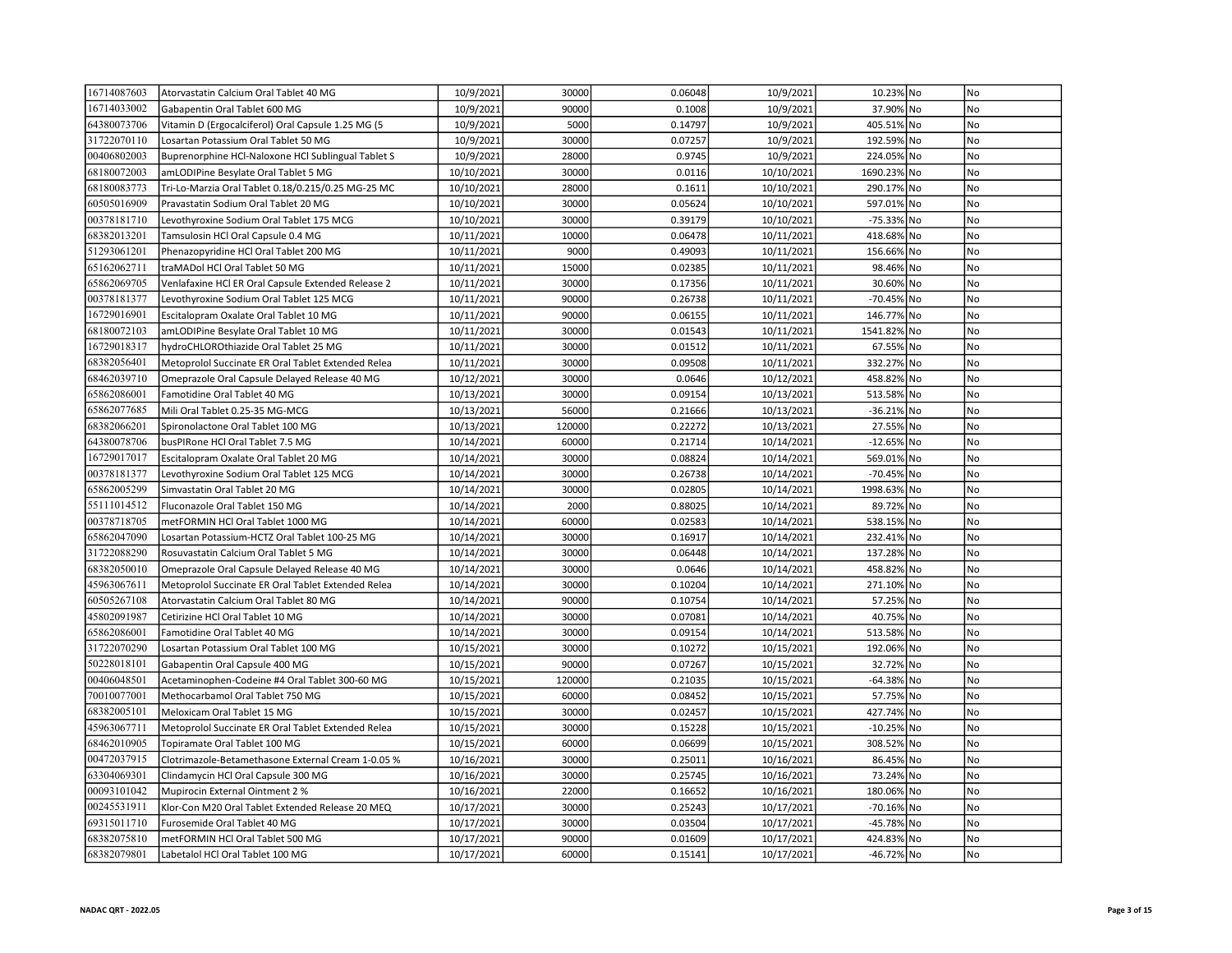| 00527150637 | Amphetamine-Dextroamphetamine Oral Tablet 30 MG    | 10/17/2021 | 60000  | 0.33047 | 10/17/2021 | 147.32% No  | No             |
|-------------|----------------------------------------------------|------------|--------|---------|------------|-------------|----------------|
| 68382025216 | Atorvastatin Calcium Oral Tablet 80 MG             | 10/17/2021 | 30000  | 0.10754 | 10/17/2021 | 544.41% No  | No             |
| 16729017017 | Escitalopram Oxalate Oral Tablet 20 MG             | 10/17/2021 | 30000  | 0.08824 | 10/17/2021 | 569.01% No  | No             |
| 69238155106 | Femynor Oral Tablet 0.25-35 MG-MCG                 | 10/18/2021 | 28000  | 0.21666 | 10/18/2021 | 23.80% No   | No             |
| 65862037401 | Escitalopram Oxalate Oral Tablet 10 MG             | 10/18/2021 | 30000  | 0.06155 | 10/18/2021 | 461.60% No  | No             |
| 65862037401 | Escitalopram Oxalate Oral Tablet 10 MG             | 10/18/2021 | 30000  | 0.06155 | 10/18/2021 | 461.60% No  | <b>No</b>      |
| 69097014260 | Albuterol Sulfate HFA Inhalation Aerosol Solution  | 10/18/2021 | 6700   | 4.08429 | 10/18/2021 | -67.55% No  | No             |
| 59746012106 | Meclizine HCl Oral Tablet 25 MG                    | 10/19/2021 | 30000  | 0.1328  | 10/19/2021 | 76.20% No   | No             |
| 00093227973 | Amoxicillin-Pot Clavulanate Oral Suspension Recons | 10/19/2021 | 200000 | 0.07122 | 10/19/2021 | 192.40% No  | No             |
| 57237007810 | Ondansetron Oral Tablet Disintegrating 8 MG        | 10/19/2021 | 9000   | 0.26831 | 10/19/2021 | 215.56% No  | No             |
| 00591505210 | predniSONE Oral Tablet 5 MG                        | 10/19/2021 | 21000  | 0.07871 | 10/19/2021 | 90.57% No   | No             |
| 67877019805 | amLODIPine Besylate Oral Tablet 5 MG               | 10/19/2021 | 30000  | 0.0116  | 10/19/2021 | 629.89% No  | No             |
| 60505258008 | Atorvastatin Calcium Oral Tablet 40 MG             | 10/20/2021 | 30000  | 0.05856 | 10/20/2021 | 13.84% No   | No             |
| 16729021816 | Clopidogrel Bisulfate Oral Tablet 75 MG            | 10/20/2021 | 30000  | 0.06701 | 10/20/2021 | 149.22% No  | No             |
| 00378001805 | Metoprolol Tartrate Oral Tablet 25 MG              | 10/20/2021 | 15000  | 0.02398 | 10/20/2021 | -22.16% No  | No             |
| 43547028111 | Escitalopram Oxalate Oral Tablet 10 MG             | 10/20/2021 | 90000  | 0.05785 | 10/20/2021 | 629.86% No  | No             |
| 00781261305 | Amoxicillin Oral Capsule 500 MG                    | 10/20/2021 | 28000  | 0.06933 | 10/20/2021 | -34.06% No  | No             |
| 00116200116 | Chlorhexidine Gluconate Mouth/Throat Solution 0.12 | 10/20/2021 | 473000 | 0.00525 | 10/20/2021 | -49.26% No  | No             |
| 65862000899 | metFORMIN HCl Oral Tablet 500 MG                   | 10/20/2021 | 90000  | 0.0164  | 10/20/2021 | 224.53% No  | No             |
| 69680013300 | Potassium Chloride ER Oral Tablet Extended Release | 10/20/2021 | 90000  | 0.15273 | 10/20/2021 | 30.15% No   | No             |
| 00116200116 | Chlorhexidine Gluconate Mouth/Throat Solution 0.12 | 10/21/2021 | 473000 | 0.00525 | 10/21/2021 | 20.00% No   | No             |
| 65162046650 | Ibuprofen Oral Tablet 800 MG                       | 10/21/2021 | 30000  | 0.08121 | 10/21/2021 | 64.18% No   | No             |
| 65862050301 | Amoxicillin-Pot Clavulanate Oral Tablet 875-125 MG | 10/21/2021 | 20000  | 0.29066 | 10/21/2021 | 84.24% No   | No             |
| 55111015330 | Ondansetron HCl Oral Tablet 4 MG                   | 10/21/2021 | 10000  | 0.07781 | 10/21/2021 | 195.59% No  | No             |
| 16571041210 | Ciprofloxacin HCl Oral Tablet 500 MG               | 10/21/2021 | 10000  | 0.14972 | 10/21/2021 | 168.50% No  | No             |
| 42806040021 | methylPREDNISolone Oral Tablet Therapy Pack 4 MG   | 10/21/2021 | 21000  | 0.20105 | 10/21/2021 | 96.82% No   | N <sub>o</sub> |
| 00378020810 | Furosemide Oral Tablet 20 MG                       | 10/21/2021 | 30000  | 0.03092 | 10/21/2021 | -40.71% No  | No             |
| 31722059690 | Fenofibrate Oral Tablet 145 MG                     | 10/22/2021 | 30000  | 0.21068 | 10/22/2021 | 42.40% No   | No             |
| 50111091701 | Torsemide Oral Tablet 20 MG                        | 10/22/2021 | 30000  | 0.08875 | 10/22/2021 | 11.17% No   | No             |
| 55111029336 | SUMAtriptan Succinate Oral Tablet 100 MG           | 10/22/2021 | 15000  | 0.5834  | 10/22/2021 | 417.08% No  | No             |
| 68462010630 | Ondansetron HCl Oral Tablet 8 MG                   | 10/22/2021 | 20000  | 0.09484 | 10/22/2021 | 445.66% No  | No             |
| 57664034188 | Amphetamine-Dextroamphet ER Oral Capsule Extended  | 10/22/2021 | 30000  | 0.69609 | 10/22/2021 | 32.21% No   | No             |
| 55111064505 | Omeprazole Oral Capsule Delayed Release 40 MG      | 10/22/2021 | 30000  | 0.06513 | 10/22/2021 | 125.19% No  | No             |
| 00115180401 | hydrOXYzine Pamoate Oral Capsule 50 MG             | 10/22/2021 | 60000  | 0.08583 | 10/22/2021 | -13.59% No  | No             |
| 00093545528 | Mimvey Oral Tablet 1-0.5 MG                        | 10/23/2021 | 28000  | 1.42718 | 10/23/2021 | -58.94% No  | No             |
| 00406802003 | Buprenorphine HCl-Naloxone HCl Sublingual Tablet S | 10/23/2021 | 28000  | 0.97093 | 10/23/2021 | 225.24% No  | No             |
| 00115166001 | Propranolol HCl Oral Tablet 20 MG                  | 10/24/2021 | 180000 | 0.08797 | 10/24/2021 | 334.37% No  | No             |
| 68180031909 | buPROPion HCl ER (XL) Oral Tablet Extended Release | 10/24/2021 | 90000  | 0.16546 | 10/24/2021 | 511.70% No  | No             |
| 13668011810 | Losartan Potassium-HCTZ Oral Tablet 100-25 MG      | 10/24/2021 | 30000  | 0.1704  | 10/24/2021 | 42.41% No   | No             |
| 00093534356 | Sildenafil Citrate Oral Tablet 100 MG              | 10/25/2021 | 6000   | 0.25381 | 10/25/2021 | 3042.11% No | No             |
| 00054327099 | Fluticasone Propionate Nasal Suspension 50 MCG/ACT | 10/25/2021 | 16000  | 0.29075 | 10/25/2021 | 94.11% No   | No             |
| 68462025601 | rOPINIRole HCl Oral Tablet 2 MG                    | 10/25/2021 | 30000  | 0.06667 | 10/25/2021 | 307.48% No  | No             |
| 00093505698 | Atorvastatin Calcium Oral Tablet 10 MG             | 10/25/2021 | 90000  | 0.03992 | 10/25/2021 | 957.67% No  | No             |
| 68645058459 | metFORMIN HCl Oral Tablet 1000 MG                  | 10/25/2021 | 60000  | 0.02601 | 10/25/2021 | 156.31% No  | No             |
| 68645055154 | Lisinopril Oral Tablet 5 MG                        | 10/25/2021 | 90000  | 0.01775 | 10/25/2021 | 339.44% No  | No             |
| 42806054701 | Vitamin D (Ergocalciferol) Oral Capsule 1.25 MG (5 | 10/25/2021 | 4000   | 0.1489  | 10/25/2021 | 59.50% No   | No             |
| 43547028211 | Escitalopram Oxalate Oral Tablet 20 MG             | 10/25/2021 | 90000  | 0.08797 | 10/25/2021 | 379.96% No  | <b>No</b>      |
| 00781286810 | Omeprazole Oral Capsule Delayed Release 20 MG      | 10/25/2021 | 180000 | 0.03948 | 10/25/2021 | 969.46% No  | No             |
| 00378728490 | Levonorgest-Eth Estrad 91-Day Oral Tablet 0.1-0.02 | 10/25/2021 | 91000  | 0.27121 | 10/25/2021 | 347.24% No  | No             |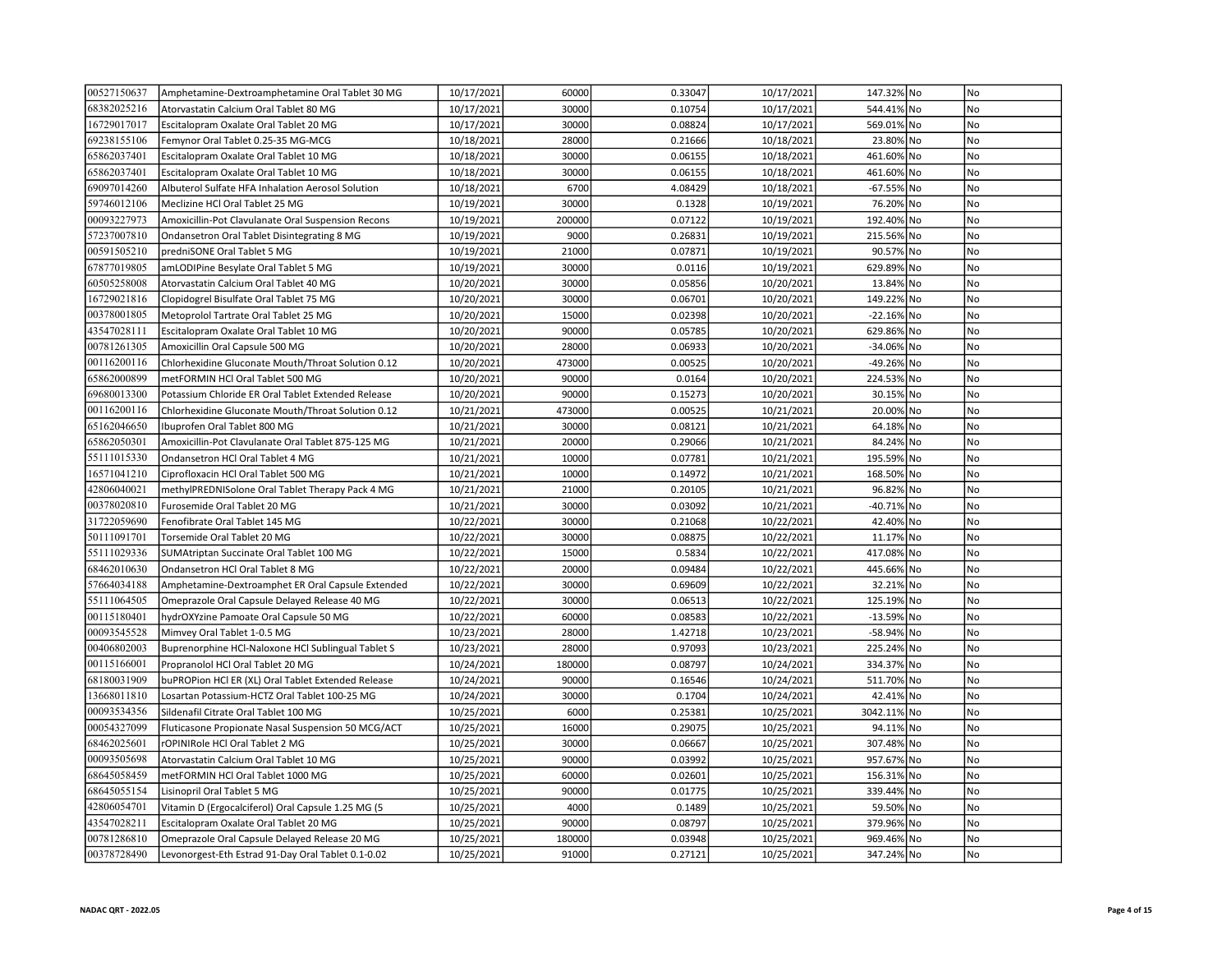| 59762054202 | glipiZIDE XL Oral Tablet Extended Release 24 Hour  | 10/25/2021 | 60000  | 0.18639 | 10/25/2021 | 16.60% No   | No             |
|-------------|----------------------------------------------------|------------|--------|---------|------------|-------------|----------------|
| 68645055254 | Lisinopril Oral Tablet 10 MG                       | 10/25/2021 | 90000  | 0.0214  | 10/25/2021 | 419.21% No  | No             |
| 55111064530 | Omeprazole Oral Capsule Delayed Release 40 MG      | 10/25/2021 | 90000  | 0.06513 | 10/25/2021 | 548.28% No  | No             |
| 50742061510 | Metoprolol Succinate ER Oral Tablet Extended Relea | 10/25/2021 | 45000  | 0.0989  | 10/25/2021 | 48.97% No   | No             |
| 64380073706 | Vitamin D (Ergocalciferol) Oral Capsule 1.25 MG (5 | 10/25/2021 | 2000   | 0.1489  | 10/25/2021 | 400.34% No  | N <sub>o</sub> |
| 43547035510 | Lisinopril Oral Tablet 30 MG                       | 10/25/2021 | 30000  | 0.06561 | 10/25/2021 | 121.51% No  | No             |
| 16714098901 | Rosuvastatin Calcium Oral Tablet 10 MG             | 10/25/2021 | 30000  | 0.06461 | 10/25/2021 | 127.52% No  | No             |
| 00487950125 | Albuterol Sulfate Inhalation Nebulization Solution | 10/25/2021 | 300000 | 0.04304 | 10/25/2021 | -25.65% No  | No             |
| 68180096301 | Albuterol Sulfate HFA Inhalation Aerosol Solution  | 10/25/2021 | 8500   | 3.30164 | 10/25/2021 | -68.36% No  | No             |
| 59762005601 | medroxyPROGESTERone Acetate Oral Tablet 10 MG      | 10/26/2021 | 10000  | 0.14691 | 10/26/2021 | 143.01% No  | No             |
| 50111056001 | traZODone HCl Oral Tablet 50 MG                    | 10/26/2021 | 30000  | 0.03964 | 10/26/2021 | 236.36% No  | No             |
| 00555097302 | Amphetamine-Dextroamphetamine Oral Tablet 20 MG    | 10/26/2021 | 30000  | 0.31195 | 10/26/2021 | 36.24% No   | No             |
| 64980028105 | glipiZIDE ER Oral Tablet Extended Release 24 Hour  | 10/26/2021 | 90000  | 0.18639 | 10/26/2021 | -48.14% No  | No             |
| 50228017705 | Gabapentin Oral Tablet 600 MG                      | 10/26/2021 | 84000  | 0.09883 | 10/26/2021 | 40.69% No   | No             |
| 16729031701 | Oxybutynin Chloride ER Oral Tablet Extended Releas | 10/26/2021 | 30000  | 0.16229 | 10/26/2021 | 143.19% No  | No             |
| 69452015120 | Vitamin D (Ergocalciferol) Oral Capsule 1.25 MG (5 | 10/26/2021 | 4000   | 0.1489  | 10/26/2021 | -41.24% No  | No             |
| 64380071307 | Benzonatate Oral Capsule 200 MG                    | 10/27/2021 | 30000  | 0.14318 | 10/27/2021 | 259.69% No  | No             |
| 70010049105 | metFORMIN HCI ER Oral Tablet Extended Release 24 H | 10/27/2021 | 120000 | 0.03807 | 10/27/2021 | 64.39% No   | No             |
| 59651026901 | glipiZIDE ER Oral Tablet Extended Release 24 Hour  | 10/27/2021 | 30000  | 0.11097 | 10/27/2021 | 36.37% No   | No             |
| 00185041060 | buPROPion HCl ER (SR) Oral Tablet Extended Release | 10/27/2021 | 60000  | 0.13751 | 10/27/2021 | 204.46% No  | No             |
| 00378395205 | Atorvastatin Calcium Oral Tablet 40 MG             | 10/27/2021 | 30000  | 0.05856 | 10/27/2021 | 152.16% No  | No             |
| 68382056501 | Metoprolol Succinate ER Oral Tablet Extended Relea | 10/27/2021 | 45000  | 0.10173 | 10/27/2021 | 272.23% No  | No             |
| 69097083412 | Sertraline HCl Oral Tablet 50 MG                   | 10/27/2021 | 30000  | 0.04503 | 10/27/2021 | 226.45% No  | <b>No</b>      |
| 68180016011 | Azithromycin Oral Tablet 250 MG                    | 10/27/2021 | 6000   | 0.47777 | 10/27/2021 | 95.35% No   | No             |
| 00603459315 | methylPREDNISolone Oral Tablet Therapy Pack 4 MG   | 10/27/2021 | 21000  | 0.20105 | 10/27/2021 | -14.73% No  | No             |
| 60505082901 | Fluticasone Propionate Nasal Suspension 50 MCG/ACT | 10/27/2021 | 16000  | 0.29075 | 10/27/2021 | 81.64% No   | <b>No</b>      |
| 55111078401 | Fexofenadine HCl Oral Tablet 180 MG                | 10/27/2021 | 30000  | 0.29248 | 10/27/2021 | -45.30% No  | N <sub>o</sub> |
| 60505084805 | Azelastine HCl Nasal Solution 0.15 %               | 10/27/2021 | 30000  | 0.61733 | 10/27/2021 | 25.59% No   | No             |
| 68180072003 | amLODIPine Besylate Oral Tablet 5 MG               | 10/28/2021 | 30000  | 0.0124  | 10/28/2021 | 1754.84% No | No             |
| 00781286810 | Omeprazole Oral Capsule Delayed Release 20 MG      | 10/28/2021 | 30000  | 0.03948 | 10/28/2021 | 1166.46% No | No             |
| 00172392770 | diazePAM Oral Tablet 10 MG                         | 10/28/2021 | 90000  | 0.02817 | 10/28/2021 | 40.42% No   | No             |
| 50111064801 | FLUoxetine HCl Oral Capsule 20 MG                  | 10/28/2021 | 58000  | 0.03003 | 10/28/2021 | 699.20% No  | No             |
| 68180051902 | Lisinopril-hydroCHLOROthiazide Oral Tablet 20-12.5 | 10/28/2021 | 60000  | 0.05634 | 10/28/2021 | 379.53% No  | No             |
| 69097015907 | Meloxicam Oral Tablet 15 MG                        | 10/28/2021 | 30000  | 0.02433 | 10/28/2021 | 2289.37% No | No             |
| 51991074790 | DULoxetine HCl Oral Capsule Delayed Release Partic | 10/28/2021 | 30000  | 0.11983 | 10/28/2021 | 655.24% No  | No             |
| 69452015120 | Vitamin D (Ergocalciferol) Oral Capsule 1.25 MG (5 | 10/28/2021 | 26000  | 0.1489  | 10/28/2021 | -41.88% No  | No             |
| 16729017017 | Escitalopram Oxalate Oral Tablet 20 MG             | 10/28/2021 | 30000  | 0.08797 | 10/28/2021 | 571.06% No  | No             |
| 67877032005 | Ibuprofen Oral Tablet 600 MG                       | 10/28/2021 | 20000  | 0.05895 | 10/28/2021 | 157.85% No  | No             |
| 00406012401 | HYDROcodone-Acetaminophen Oral Tablet 7.5-325 MG   | 10/28/2021 | 10000  | 0.11934 | 10/28/2021 | 44.13% No   | No             |
| 13107015590 | PARoxetine HCl Oral Tablet 20 MG                   | 10/28/2021 | 30000  | 0.08702 | 10/28/2021 | 264.67% No  | No             |
| 13668042990 | Pantoprazole Sodium Oral Tablet Delayed Release 40 | 10/29/2021 | 30000  | 0.05997 | 10/29/2021 | 716.52% No  | No             |
| 16729021301 | Doxazosin Mesylate Oral Tablet 4 MG                | 10/29/2021 | 90000  | 0.1188  | 10/29/2021 | 174.04% No  | No             |
| 65862077685 | Mili Oral Tablet 0.25-35 MG-MCG                    | 10/29/2021 | 28000  | 0.2176  | 10/29/2021 | 174.26% No  | No             |
| 00378047705 | diazePAM Oral Tablet 10 MG                         | 10/29/2021 | 60000  | 0.02817 | 10/29/2021 | 92.28% No   | No             |
| 60505265605 | Triamterene-HCTZ Oral Tablet 37.5-25 MG            | 10/29/2021 | 90000  | 0.10359 | 10/29/2021 | 170.94% No  | No             |
| 60505082901 | Fluticasone Propionate Nasal Suspension 50 MCG/ACT | 10/30/2021 | 16000  | 0.29075 | 10/30/2021 | 261.35% No  | No             |
| 68462026290 | Rosuvastatin Calcium Oral Tablet 10 MG             | 10/30/2021 | 30000  | 0.06461 | 10/30/2021 | 522.19% No  | No             |
| 00143992801 | Ciprofloxacin HCl Oral Tablet 500 MG               | 10/30/2021 | 10000  | 0.14972 | 10/30/2021 | 168.50% No  | No             |
| 70700011885 | Vienva Oral Tablet 0.1-20 MG-MCG                   | 10/30/2021 | 28000  | 0.19773 | 10/30/2021 | 298.81% No  | No             |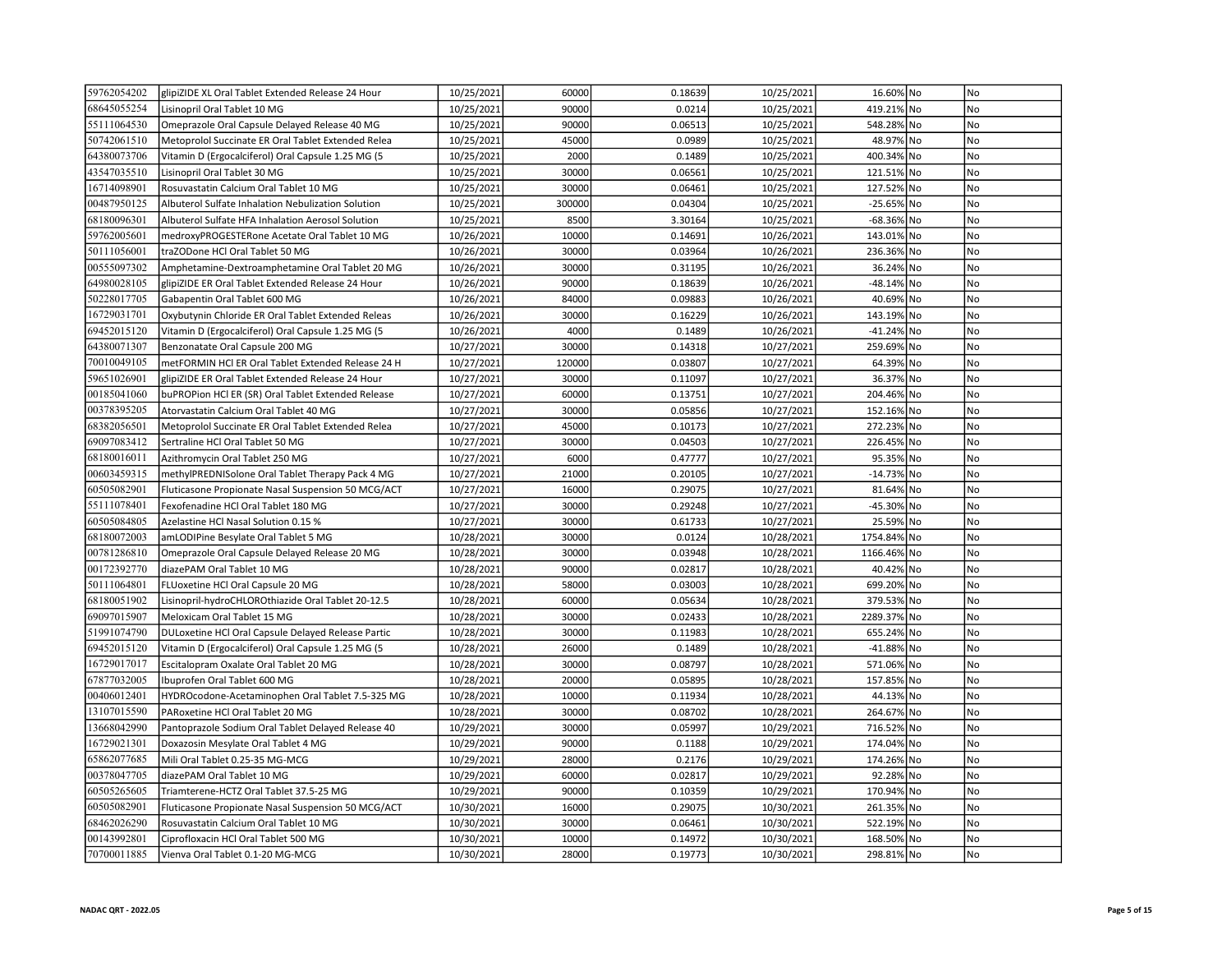| 13668033201 | traZODone HCl Oral Tablet 150 MG                   | 10/31/2021 | 90000 | 0.15242 | 10/31/2021 | 415.10% No  |           | No             |
|-------------|----------------------------------------------------|------------|-------|---------|------------|-------------|-----------|----------------|
| 65862049460 | QUEtiapine Fumarate Oral Tablet 300 MG             | 10/31/2021 | 30000 | 0.15534 | 10/31/2021 | 1210.24% No |           | No             |
| 69452017173 | Azithromycin Oral Tablet 250 MG                    | 10/31/2021 | 6000  | 0.47777 | 10/31/2021 | 129.54% No  |           | No             |
| 00378110101 | Prazosin HCl Oral Capsule 1 MG                     | 10/31/2021 | 60000 | 0.18511 | 10/31/2021 | -41.93% No  |           | <b>No</b>      |
| 65862047090 | Losartan Potassium-HCTZ Oral Tablet 100-25 MG      | 11/1/2021  | 30000 | 0.1704  | 11/1/2021  | 230.01% No  |           | <b>No</b>      |
| 13668000705 | Zolpidem Tartrate Oral Tablet 5 MG                 | 11/1/2021  | 30000 | 0.02955 | 11/1/2021  | 1778.17% No |           | N <sub>o</sub> |
| 68180098003 | Lisinopril Oral Tablet 10 MG                       | 11/1/2021  | 30000 | 0.0214  | 11/1/2021  | 451.40% No  |           | No             |
| 00378180710 | Levothyroxine Sodium Oral Tablet 88 MCG            | 11/2/2021  | 30000 | 0.20914 | 11/2/2021  | -67.96% No  |           | No             |
| 00406114401 | Methylphenidate HCl Oral Tablet 10 MG              | 11/2/2021  | 60000 | 0.15845 | 11/2/2021  | 177.69% No  |           | No             |
| 68180072003 | amLODIPine Besylate Oral Tablet 5 MG               | 11/2/2021  | 90000 | 0.0124  | 11/2/2021  | 3015.59% No |           | No             |
| 00406802003 | Buprenorphine HCl-Naloxone HCl Sublingual Tablet S | 11/2/2021  | 28000 | 0.97093 | 11/2/2021  | 101.98% No  |           | <b>No</b>      |
| 16729041401 | Doxazosin Mesylate Oral Tablet 2 MG                | 11/2/2021  | 30000 | 0.07473 | 11/2/2021  | -17.48% No  |           | No             |
| 67877024201 | QUEtiapine Fumarate Oral Tablet 25 MG              | 11/2/2021  | 30000 | 0.03548 | 11/2/2021  | 273.92% No  |           | No             |
| 68462018117 | Clotrimazole External Cream 1 %                    | 11/2/2021  | 90000 | 0.25852 | 11/2/2021  | 12.86% No   |           | No             |
| 43598044774 | Nicotine Transdermal Patch 24 Hour 14 MG/24HR      | 11/2/2021  | 14000 | 1.709   | 11/2/2021  | -85.04% No  |           | No             |
| 43598044674 | Nicotine Transdermal Patch 24 Hour 7 MG/24HR       | 11/2/2021  | 14000 | 1.74773 | 11/2/2021  | -85.37% No  |           | No             |
| 68382003516 | Venlafaxine HCl ER Oral Capsule Extended Release 2 | 11/2/2021  | 30000 | 0.12482 | 11/2/2021  | 348.65% No  |           | <b>No</b>      |
| 65862049101 | QUEtiapine Fumarate Oral Tablet 100 MG             | 11/2/2021  | 90000 | 0.06242 | 11/2/2021  | 1218.31% No |           | No             |
| 65862057490 | Montelukast Sodium Oral Tablet 10 MG               | 11/2/2021  | 30000 | 0.07337 | 11/2/2021  | 824.08% No  |           | No             |
| 50742061510 | Metoprolol Succinate ER Oral Tablet Extended Relea | 11/2/2021  | 30000 | 0.0989  | 11/2/2021  | 48.97% No   |           | No             |
| 64380080907 | Ibuprofen Oral Tablet 400 MG                       | 11/3/2021  | 60000 | 0.05062 | 11/3/2021  | 175.91% No  |           | No             |
| 16729017117 | Amitriptyline HCl Oral Tablet 10 MG                | 11/3/2021  | 30000 | 0.05959 | 11/3/2021  | -39.03% No  |           | No             |
| 69452015120 | Vitamin D (Ergocalciferol) Oral Capsule 1.25 MG (5 | 11/3/2021  | 26000 | 0.1489  | 11/3/2021  | -41.88% No  |           | N <sub>o</sub> |
| 69452015120 | Vitamin D (Ergocalciferol) Oral Capsule 1.25 MG (5 | 11/3/2021  | 8000  | 0.1489  | 11/3/2021  | $-42.08%$   | <b>No</b> | No             |
| 00536589688 | Nicotine Transdermal Patch 24 Hour 21 MG/24HR      | 11/4/2021  | 14000 | 1.67616 | 11/4/2021  | -84.66% No  |           | No             |
| 29300012810 | hydroCHLOROthiazide Oral Tablet 25 MG              | 11/4/2021  | 90000 | 0.0152  | 11/4/2021  | -15.94% No  |           | N <sub>o</sub> |
| 64980034114 | Alendronate Sodium Oral Tablet 35 MG               | 11/4/2021  | 4000  | 0.43615 | 11/4/2021  | 463.45% No  |           | N <sub>o</sub> |
| 16729017217 | Amitriptyline HCl Oral Tablet 25 MG                | 11/4/2021  | 30000 | 0.09442 | 11/4/2021  | -23.39% No  |           | No             |
| 57237001830 | DULoxetine HCl Oral Capsule Delayed Release Partic | 11/4/2021  | 30000 | 0.11983 | 11/4/2021  | 317.26% No  |           | No             |
| 68462010630 | Ondansetron HCl Oral Tablet 8 MG                   | 11/4/2021  | 30000 | 0.09484 | 11/4/2021  | 445.48% No  |           | No             |
| 59746012206 | Meclizine HCl Oral Tablet 12.5 MG                  | 11/4/2021  | 30000 | 0.10127 | 11/4/2021  | 134.03% No  |           | No             |
| 68382009810 | PARoxetine HCl Oral Tablet 20 MG                   | 11/5/2021  | 30000 | 0.08702 | 11/5/2021  | 323.27% No  |           | No             |
| 00555088602 | Estradiol Oral Tablet 1 MG                         | 11/5/2021  | 90000 | 0.09223 | 11/5/2021  | -11.57% No  |           | No             |
| 00555087202 | medroxyPROGESTERone Acetate Oral Tablet 2.5 MG     | 11/5/2021  | 90000 | 0.11099 | 11/5/2021  | -66.16% No  |           | No             |
| 68180083773 | Tri-Lo-Marzia Oral Tablet 0.18/0.215/0.25 MG-25 MC | 11/5/2021  | 28000 | 0.16835 | 11/5/2021  | 273.37% No  |           | No             |
| 29300024716 | busPIRone HCl Oral Tablet 30 MG                    | 11/5/2021  | 60000 | 0.22026 | 11/5/2021  | 97.95% No   |           | No             |
| 55111058701 | amLODIPine Besy-Benazepril HCl Oral Capsule 5-40 M | 11/5/2021  | 30000 | 0.14154 | 11/5/2021  | 243.84% No  |           | <b>No</b>      |
| 00093727305 | Pioglitazone HCl Oral Tablet 45 MG                 | 11/5/2021  | 30000 | 0.16342 | 11/5/2021  | 194.54% No  |           | No             |
| 69097015915 | Meloxicam Oral Tablet 15 MG                        | 11/5/2021  | 30000 | 0.02433 | 11/5/2021  | 1034.40% No |           | No             |
| 47781065190 | Levothyroxine Sodium Oral Tablet 100 MCG           | 11/5/2021  | 30000 | 0.28863 | 11/5/2021  | -76.67% No  |           | No             |
| 62756018388 | OXcarbazepine Oral Tablet 150 MG                   | 11/5/2021  | 60000 | 0.13401 | 11/5/2021  | 29.47% No   |           | No             |
| 43598065530 | buPROPion HCl ER (XL) Oral Tablet Extended Release | 11/5/2021  | 30000 | 0.16546 | 11/5/2021  | 202.19% No  |           | No             |
| 68382080701 | traZODone HCl Oral Tablet 150 MG                   | 11/5/2021  | 30000 | 0.15242 | 11/5/2021  | -12.52% No  |           | No             |
| 55111064505 | Omeprazole Oral Capsule Delayed Release 40 MG      | 11/5/2021  | 30000 | 0.06513 | 11/5/2021  | 125.19% No  |           | No             |
| 65862029490 | Rosuvastatin Calcium Oral Tablet 10 MG             | 11/5/2021  | 30000 | 0.06461 | 11/5/2021  | 127.52% No  |           | No             |
| 51991074890 | DULoxetine HCl Oral Capsule Delayed Release Partic | 11/5/2021  | 30000 | 0.15408 | 11/5/2021  | 41.27% No   |           | No             |
| 68180051902 | Lisinopril-hydroCHLOROthiazide Oral Tablet 20-12.5 | 11/5/2021  | 30000 | 0.05634 | 11/5/2021  | 84.59% No   |           | No             |
| 51991070405 | ALPRAZolam Oral Tablet 0.25 MG                     | 11/5/2021  | 60000 | 0.02301 | 11/5/2021  | 452.66% No  |           | No             |
| 51991074790 | DULoxetine HCl Oral Capsule Delayed Release Partic | 11/5/2021  | 30000 | 0.11983 | 11/5/2021  | 47.15% No   |           | No             |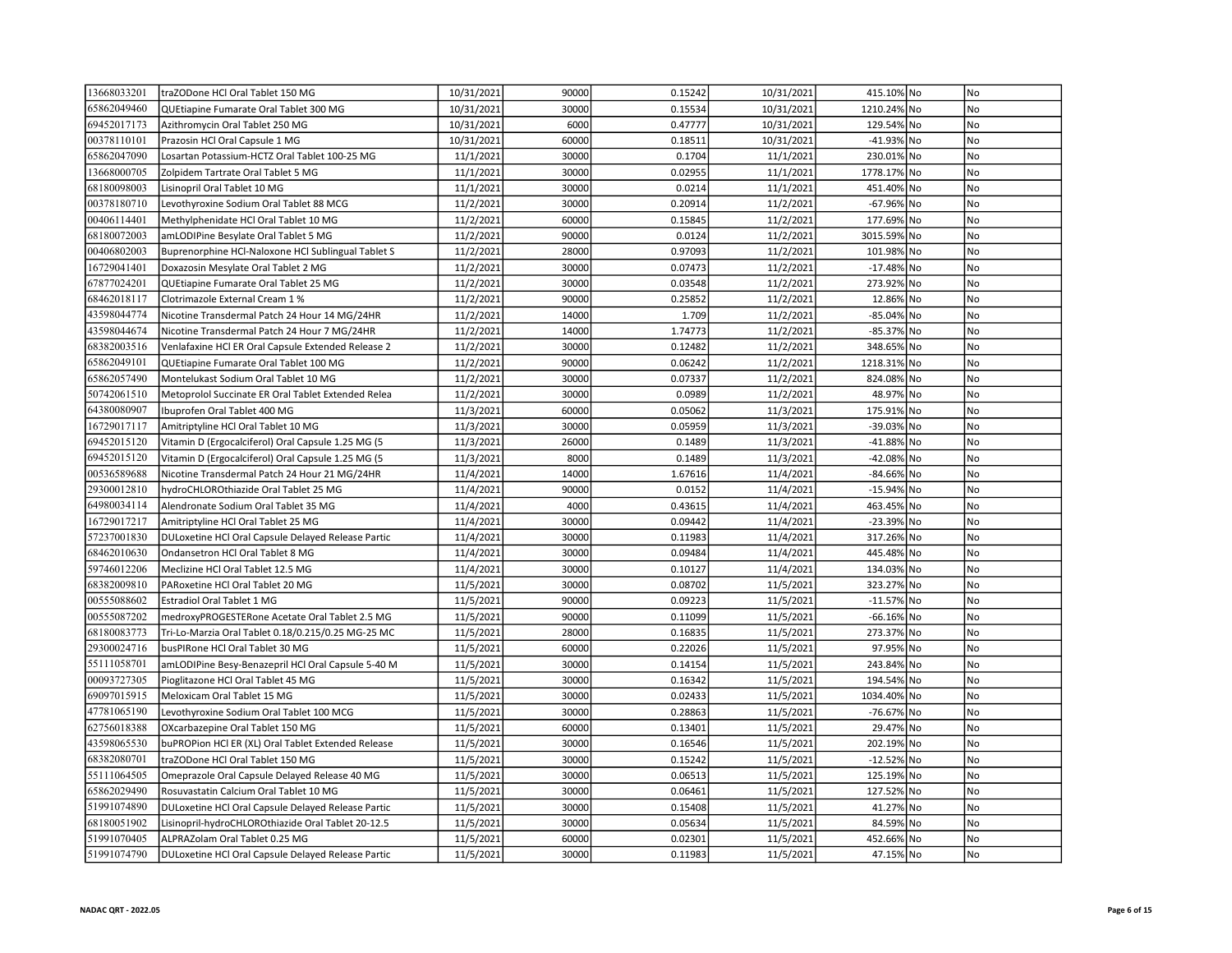| 16714087403 | Atorvastatin Calcium Oral Tablet 10 MG             | 11/6/2021  | 30000  | 0.03992 | 11/6/2021  | 194.76% No  | No             |
|-------------|----------------------------------------------------|------------|--------|---------|------------|-------------|----------------|
| 00406802003 | Buprenorphine HCl-Naloxone HCl Sublingual Tablet S | 11/6/2021  | 28000  | 0.97093 | 11/6/2021  | 225.24% No  | No             |
| 00378181710 | Levothyroxine Sodium Oral Tablet 175 MCG           | 11/7/2021  | 30000  | 0.40683 | 11/7/2021  | -76.24% No  | No             |
| 60505016909 | Pravastatin Sodium Oral Tablet 20 MG               | 11/7/2021  | 30000  | 0.06105 | 11/7/2021  | 542.10% No  | No             |
| 13668001105 | Citalopram Hydrobromide Oral Tablet 40 MG          | 11/7/2021  | 30000  | 0.03937 | 11/7/2021  | 706.87% No  | N <sub>o</sub> |
| 68462033390 | Pramipexole Dihydrochloride Oral Tablet 1 MG       | 11/7/2021  | 30000  | 0.06436 | 11/7/2021  | 523.06% No  | No             |
| 68180072003 | amLODIPine Besylate Oral Tablet 5 MG               | 11/8/2021  | 30000  | 0.0124  | 11/8/2021  | 1574.73% No | No             |
| 69238115403 | Ezetimibe Oral Tablet 10 MG                        | 11/8/2021  | 30000  | 0.15279 | 11/8/2021  | 786.18% No  | No             |
| 42806054701 | Vitamin D (Ergocalciferol) Oral Capsule 1.25 MG (5 | 11/8/2021  | 4000   | 0.1489  | 11/8/2021  | 59.50% No   | No             |
| 31722052201 | hydrALAZINE HCl Oral Tablet 100 MG                 | 11/8/2021  | 270000 | 0.09464 | 11/8/2021  | 371.46% No  | <b>No</b>      |
| 00143211205 | Doxycycline Hyclate Oral Tablet 100 MG             | 11/8/2021  | 20000  | 0.15052 | 11/8/2021  | -17.29% No  | No             |
| 00378064110 | predniSONE Oral Tablet 10 MG                       | 11/8/2021  | 21000  | 0.0792  | 11/8/2021  | 83.38% No   | No             |
| 67877056305 | metFORMIN HCl Oral Tablet 1000 MG                  | 11/8/2021  | 60000  | 0.02601 | 11/8/2021  | 533.73% No  | No             |
| 64380078706 | busPIRone HCl Oral Tablet 7.5 MG                   | 11/9/2021  | 60000  | 0.24747 | 11/9/2021  | -23.36% No  | No             |
| 00093226301 | Amoxicillin Oral Tablet 500 MG                     | 11/9/2021  | 14000  | 0.1377  | 11/9/2021  | -56.43% No  | No             |
| 50111033401 | metroNIDAZOLE Oral Tablet 500 MG                   | 11/9/2021  | 14000  | 0.15724 | 11/9/2021  | -44.58% No  | <b>No</b>      |
| 65862001105 | Sertraline HCl Oral Tablet 25 MG                   | 11/9/2021  | 30000  | 0.07007 | 11/9/2021  | 344.32% No  | No             |
| 13668042990 | Pantoprazole Sodium Oral Tablet Delayed Release 40 | 11/9/2021  | 30000  | 0.05997 | 11/9/2021  | 716.52% No  | No             |
| 00143928501 | Amoxicillin Oral Tablet 875 MG                     | 11/9/2021  | 22000  | 0.13916 | 11/9/2021  | 88.47% No   | No             |
| 75826011410 | Phenazopyridine HCl Oral Tablet 100 MG             | 11/9/2021  | 6000   | 0.25191 | 11/9/2021  | 14.46% No   | No             |
| 47781030301 | Nitrofurantoin Monohyd Macro Oral Capsule 100 MG   | 11/9/2021  | 14000  | 0.57859 | 11/9/2021  | -20.87% No  | N <sub>o</sub> |
| 13668000805 | Zolpidem Tartrate Oral Tablet 10 MG                | 11/9/2021  | 30000  | 0.03402 | 11/9/2021  | 1531.39% No | N <sub>o</sub> |
| 16729022716 | Spironolactone Oral Tablet 100 MG                  | 11/10/2021 | 120000 | 0.2062  | 11/10/2021 | 37.77% No   | No             |
| 65162046550 | Ibuprofen Oral Tablet 600 MG                       | 11/10/2021 | 90000  | 0.05895 | 11/10/2021 | 157.66% No  | No             |
| 64380073706 | Vitamin D (Ergocalciferol) Oral Capsule 1.25 MG (5 | 11/10/2021 | 5000   | 0.1489  | 11/10/2021 | 402.35% No  | No             |
| 31722070110 | Losartan Potassium Oral Tablet 50 MG               | 11/10/2021 | 30000  | 0.07086 | 11/10/2021 | 199.65% No  | No             |
| 16714087603 | Atorvastatin Calcium Oral Tablet 40 MG             | 11/10/2021 | 30000  | 0.05856 | 11/10/2021 | 13.84% No   | No             |
| 16714033002 | Gabapentin Oral Tablet 600 MG                      | 11/10/2021 | 90000  | 0.09883 | 11/10/2021 | 40.65% No   | No             |
| 45963067711 | Metoprolol Succinate ER Oral Tablet Extended Relea | 11/10/2021 | 30000  | 0.17225 | 11/10/2021 | -20.66% No  | No             |
| 65862069705 | Venlafaxine HCl ER Oral Capsule Extended Release 2 | 11/10/2021 | 30000  | 0.18451 | 11/10/2021 | 22.85% No   | No             |
| 68180098003 | Lisinopril Oral Tablet 10 MG                       | 11/10/2021 | 90000  | 0.0214  | 11/10/2021 | 451.92% No  | No             |
| 57664050658 | Metoprolol Tartrate Oral Tablet 25 MG              | 11/10/2021 | 60000  | 0.02398 | 11/10/2021 | 34.83% No   | No             |
| 00536100836 | Aspirin Oral Tablet Chewable 81 MG                 | 11/11/2021 | 90000  | 0.02539 | 11/11/2021 | 18.59% No   | No             |
| 68180021509 | Losartan Potassium-HCTZ Oral Tablet 50-12.5 MG     | 11/11/2021 | 90000  | 0.13751 | 11/11/2021 | 118.33% No  | No             |
| 00781808926 | Azithromycin Oral Tablet 250 MG                    | 11/11/2021 | 6000   | 0.47777 | 11/11/2021 | 347.57% No  | No             |
| 70710122501 | Amitriptyline HCl Oral Tablet 10 MG                | 11/12/2021 | 30000  | 0.05959 | 11/12/2021 | 112.00% No  | No             |
| 51991074790 | DULoxetine HCl Oral Capsule Delayed Release Partic | 11/12/2021 | 90000  | 0.11983 | 11/12/2021 | 47.15% No   | No             |
| 73070010315 | Insulin Aspart FlexPen Subcutaneous Solution Pen-i | 11/12/2021 | 27000  | 17.865  | 11/12/2021 | -18.67% No  | No             |
| 68462039710 | Omeprazole Oral Capsule Delayed Release 40 MG      | 11/13/2021 | 30000  | 0.06513 | 11/13/2021 | 465.54% No  | No             |
| 69097014260 | Albuterol Sulfate HFA Inhalation Aerosol Solution  | 11/13/2021 | 6700   | 4.02203 | 11/13/2021 | -67.05% No  | No             |
| 68462030929 | Norgestimate-Eth Estradiol Oral Tablet 0.25-35 MG- | 11/13/2021 | 28000  | 0.2176  | 11/13/2021 | 23.26% No   | No             |
| 60505014102 | glipiZIDE Oral Tablet 5 MG                         | 11/13/2021 | 30000  | 0.03643 | 11/13/2021 | 143.39% No  | No             |
| 42571016242 | Amoxicillin-Pot Clavulanate Oral Tablet 875-125 MG | 11/13/2021 | 20000  | 0.29066 | 11/13/2021 | 84.24% No   | No             |
| 59762444002 | methylPREDNISolone Oral Tablet Therapy Pack 4 MG   | 11/13/2021 | 21000  | 0.20105 | 11/13/2021 | 96.82% No   | No             |
| 65162046650 | Ibuprofen Oral Tablet 800 MG                       | 11/13/2021 | 42000  | 0.08121 | 11/13/2021 | 63.89% No   | No             |
| 60505082901 | Fluticasone Propionate Nasal Suspension 50 MCG/ACT | 11/14/2021 | 16000  | 0.29075 | 11/14/2021 | 268.66% No  | <b>No</b>      |
| 60505082901 | Fluticasone Propionate Nasal Suspension 50 MCG/ACT | 11/15/2021 | 16000  | 0.29075 | 11/15/2021 | 81.64% No   | <b>No</b>      |
| 00527058610 | Dicyclomine HCl Oral Capsule 10 MG                 | 11/15/2021 | 90000  | 0.10047 | 11/15/2021 | 31.49% No   | No             |
| 24658031205 | Doxycycline Hyclate Oral Tablet 100 MG             | 11/15/2021 | 20000  | 0.15052 | 11/15/2021 | 389.97% No  | No             |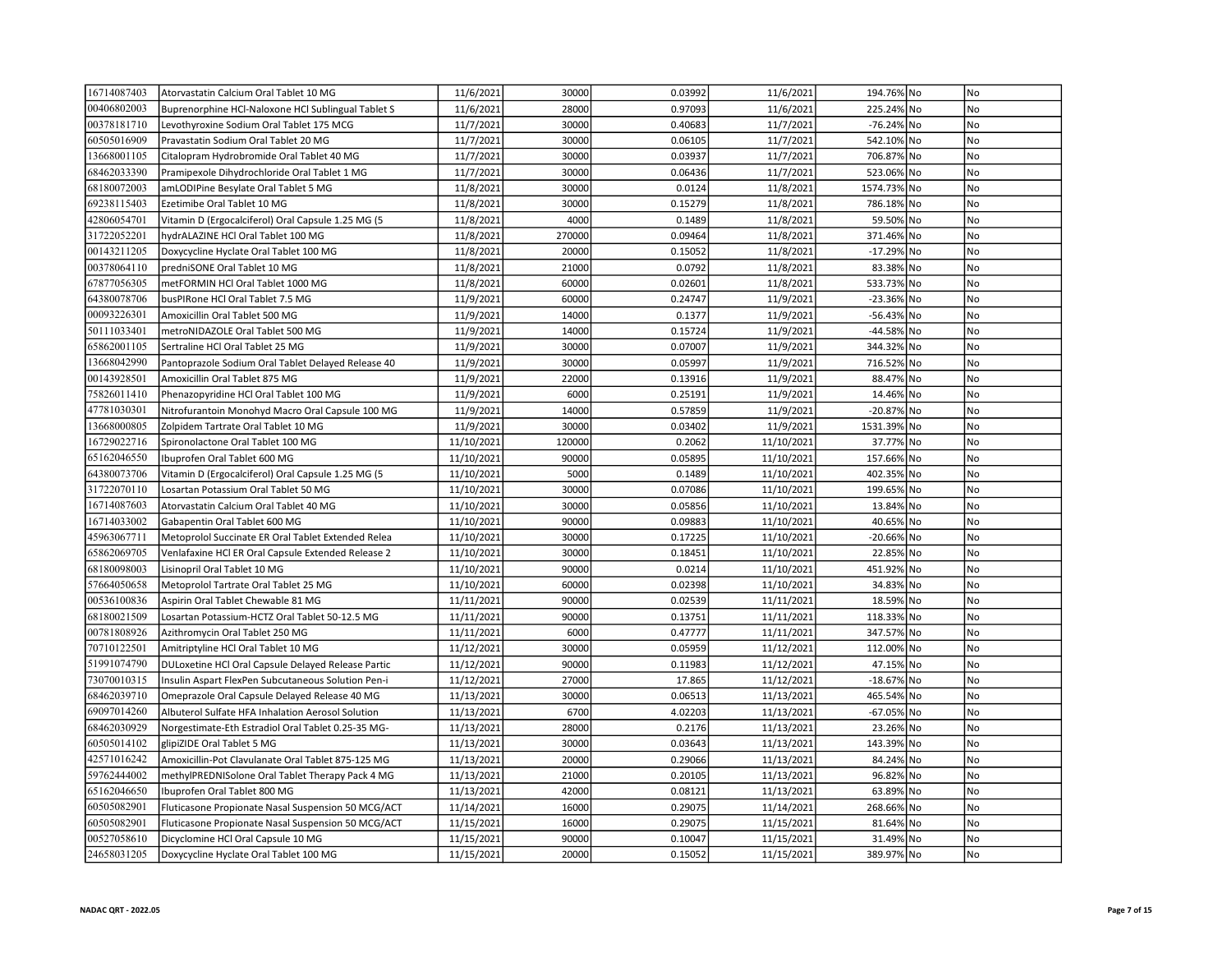| 00781185220 | Amoxicillin-Pot Clavulanate Oral Tablet 875-125 MG | 11/15/2021 | 14000  | 0.29066 | 11/15/2021 | 84.06% No   | No             |
|-------------|----------------------------------------------------|------------|--------|---------|------------|-------------|----------------|
| 16729017217 | Amitriptyline HCl Oral Tablet 25 MG                | 11/15/2021 | 30000  | 0.09442 | 11/15/2021 | -23.39% No  | No             |
| 16729018317 | hydroCHLOROthiazide Oral Tablet 25 MG              | 11/15/2021 | 30000  | 0.0152  | 11/15/2021 | 71.05% No   | No             |
| 68180072103 | amLODIPine Besylate Oral Tablet 10 MG              | 11/15/2021 | 30000  | 0.01586 | 11/15/2021 | 1528.84% No | <b>No</b>      |
| 68180016011 | Azithromycin Oral Tablet 250 MG                    | 11/15/2021 | 6000   | 0.47777 | 11/15/2021 | 95.35% No   | N <sub>o</sub> |
| 00406802003 | Buprenorphine HCl-Naloxone HCl Sublingual Tablet S | 11/16/2021 | 28000  | 0.97093 | 11/16/2021 | 101.98% No  | No             |
| 69097084805 | Escitalopram Oxalate Oral Tablet 10 MG             | 11/16/2021 | 30000  | 0.05785 | 11/16/2021 | 509.62% No  | No             |
| 68382005101 | Meloxicam Oral Tablet 15 MG                        | 11/16/2021 | 90000  | 0.02433 | 11/16/2021 | 432.49% No  | No             |
| 50228018101 | Gabapentin Oral Capsule 400 MG                     | 11/16/2021 | 90000  | 0.07285 | 11/16/2021 | 32.39% No   | No             |
| 70010077001 | Methocarbamol Oral Tablet 750 MG                   | 11/16/2021 | 60000  | 0.09259 | 11/16/2021 | 44.00% No   | No             |
| 00054327099 | Fluticasone Propionate Nasal Suspension 50 MCG/ACT | 11/16/2021 | 16000  | 0.29075 | 11/16/2021 | 94.11% No   | <b>No</b>      |
| 50228043401 | Naproxen Oral Tablet 250 MG                        | 11/17/2021 | 28000  | 0.05976 | 11/17/2021 | 327.90% No  | No             |
| 00378718705 | metFORMIN HCl Oral Tablet 1000 MG                  | 11/17/2021 | 60000  | 0.02672 | 11/17/2021 | 529.37% No  | No             |
| 31722088290 | Rosuvastatin Calcium Oral Tablet 5 MG              | 11/17/2021 | 30000  | 0.0637  | 11/17/2021 | 144.90% No  | No             |
| 00406048401 | Acetaminophen-Codeine #3 Oral Tablet 300-30 MG     | 11/17/2021 | 120000 | 0.10565 | 11/17/2021 | -29.09% No  | No             |
| 62332005090 | Losartan Potassium-HCTZ Oral Tablet 100-25 MG      | 11/17/2021 | 30000  | 0.18016 | 11/17/2021 | 218.42% No  | No             |
| 55111064530 | Omeprazole Oral Capsule Delayed Release 40 MG      | 11/18/2021 | 30000  | 0.06489 | 11/18/2021 | 670.53% No  | <b>No</b>      |
| 68382080510 | traZODone HCl Oral Tablet 50 MG                    | 11/18/2021 | 30000  | 0.03986 | 11/18/2021 | 245.38% No  | No             |
| 00781185220 | Amoxicillin-Pot Clavulanate Oral Tablet 875-125 MG | 11/18/2021 | 20000  | 0.27032 | 11/18/2021 | 274.74% No  | No             |
| 50111064801 | FLUoxetine HCl Oral Capsule 20 MG                  | 11/18/2021 | 30000  | 0.03094 | 11/18/2021 | 935.34% No  | No             |
| 00378632177 | Valsartan-hydroCHLOROthiazide Oral Tablet 80-12.5  | 11/18/2021 | 90000  | 0.3342  | 11/18/2021 | 326.26% No  | No             |
| 16571040210 | Cetirizine HCl Oral Tablet 10 MG                   | 11/18/2021 | 30000  | 0.06982 | 11/18/2021 | -22.66% No  | No             |
| 65862050320 | Amoxicillin-Pot Clavulanate Oral Tablet 875-125 MG | 11/18/2021 | 14000  | 0.27032 | 11/18/2021 | 124.34% No  | N <sub>o</sub> |
| 69315030805 | Ciprofloxacin HCl Ophthalmic Solution 0.3 %        | 11/18/2021 | 10000  | 2.19594 | 11/18/2021 | -81.65% No  | No             |
| 00093720210 | Pravastatin Sodium Oral Tablet 40 MG               | 11/19/2021 | 30000  | 0.0907  | 11/19/2021 | 363.80% No  | No             |
| 65862019430 | FLUoxetine HCl Oral Capsule 40 MG                  | 11/19/2021 | 30000  | 0.06982 | 11/19/2021 | 132.50% No  | N <sub>o</sub> |
| 65862019399 | FLUoxetine HCl Oral Capsule 20 MG                  | 11/19/2021 | 30000  | 0.03094 | 11/19/2021 | 208.12% No  | <b>No</b>      |
| 70436001006 | buPROPion HCl ER (XL) Oral Tablet Extended Release | 11/19/2021 | 30000  | 0.14366 | 11/19/2021 | 110.68% No  | No             |
| 00093406701 | Prazosin HCl Oral Capsule 1 MG                     | 11/19/2021 | 30000  | 0.18377 | 11/19/2021 | 62.52% No   | No             |
| 68645019059 | Metoprolol Tartrate Oral Tablet 50 MG              | 11/19/2021 | 60000  | 0.02271 | 11/19/2021 | 193.56% No  | No             |
| 68645056354 | Ibuprofen Oral Tablet 800 MG                       | 11/19/2021 | 60000  | 0.07844 | 11/19/2021 | 22.81% No   | No             |
| 16714008210 | hydrOXYzine HCl Oral Tablet 25 MG                  | 11/19/2021 | 30000  | 0.07258 | 11/19/2021 | 51.56% No   | No             |
| 68462019005 | Naproxen Oral Tablet 500 MG                        | 11/19/2021 | 60000  | 0.0765  | 11/19/2021 | 96.30% No   | No             |
| 61314064511 | Neomycin-Polymyxin-HC Otic Suspension 3.5-10000-1  | 11/19/2021 | 10000  | 5.88011 | 11/19/2021 | -78.59% No  | No             |
| 68462039710 | Omeprazole Oral Capsule Delayed Release 40 MG      | 11/19/2021 | 30000  | 0.06489 | 11/19/2021 | 467.63% No  | No             |
| 00093214062 | Tri-Lo-Sprintec Oral Tablet 0.18/0.215/0.25 MG-25  | 11/19/2021 | 28000  | 0.1624  | 11/19/2021 | 145.87% No  | No             |
| 43598081115 | Cetirizine HCl Oral Tablet 10 MG                   | 11/19/2021 | 30000  | 0.06982 | 11/19/2021 | -71.83% No  | <b>No</b>      |
| 57664034188 | Amphetamine-Dextroamphet ER Oral Capsule Extended  | 11/19/2021 | 30000  | 0.62771 | 11/19/2021 | 46.62% No   | <b>No</b>      |
| 65162069179 | Ondansetron HCl Oral Solution 4 MG/5ML             | 11/19/2021 | 35000  | 0.26742 | 11/19/2021 | 115.28% No  | No             |
| 00093545528 | Mimvey Oral Tablet 1-0.5 MG                        | 11/20/2021 | 28000  | 1.34881 | 11/20/2021 | -56.55% No  | No             |
| 68180072103 | amLODIPine Besylate Oral Tablet 10 MG              | 11/20/2021 | 30000  | 0.01592 | 11/20/2021 | 1522.70% No | No             |
| 57664016758 | Metoprolol Tartrate Oral Tablet 100 MG             | 11/20/2021 | 60000  | 0.03428 | 11/20/2021 | 413.42% No  | No             |
| 65862020399 | Losartan Potassium Oral Tablet 100 MG              | 11/20/2021 | 30000  | 0.09248 | 11/20/2021 | 565.01% No  | No             |
| 65862077685 | Mili Oral Tablet 0.25-35 MG-MCG                    | 11/20/2021 | 28000  | 0.20989 | 11/20/2021 | 189.95% No  | No             |
| 00406802003 | Buprenorphine HCl-Naloxone HCl Sublingual Tablet S | 11/20/2021 | 28000  | 0.99777 | 11/20/2021 | 222.83% No  | No             |
| 62332014231 | Celecoxib Oral Capsule 200 MG                      | 11/20/2021 | 60000  | 0.15717 | 11/20/2021 | 478.14% No  | No             |
| 43598065530 | buPROPion HCl ER (XL) Oral Tablet Extended Release | 11/20/2021 | 90000  | 0.14366 | 11/20/2021 | 193.90% No  | No             |
| 68645052354 | Sertraline HCl Oral Tablet 100 MG                  | 11/20/2021 | 180000 | 0.0585  | 11/20/2021 | 355.84% No  | No             |
| 69452015120 | Vitamin D (Ergocalciferol) Oral Capsule 1.25 MG (5 | 11/20/2021 | 4000   | 0.14197 | 11/20/2021 | -38.37% No  | No             |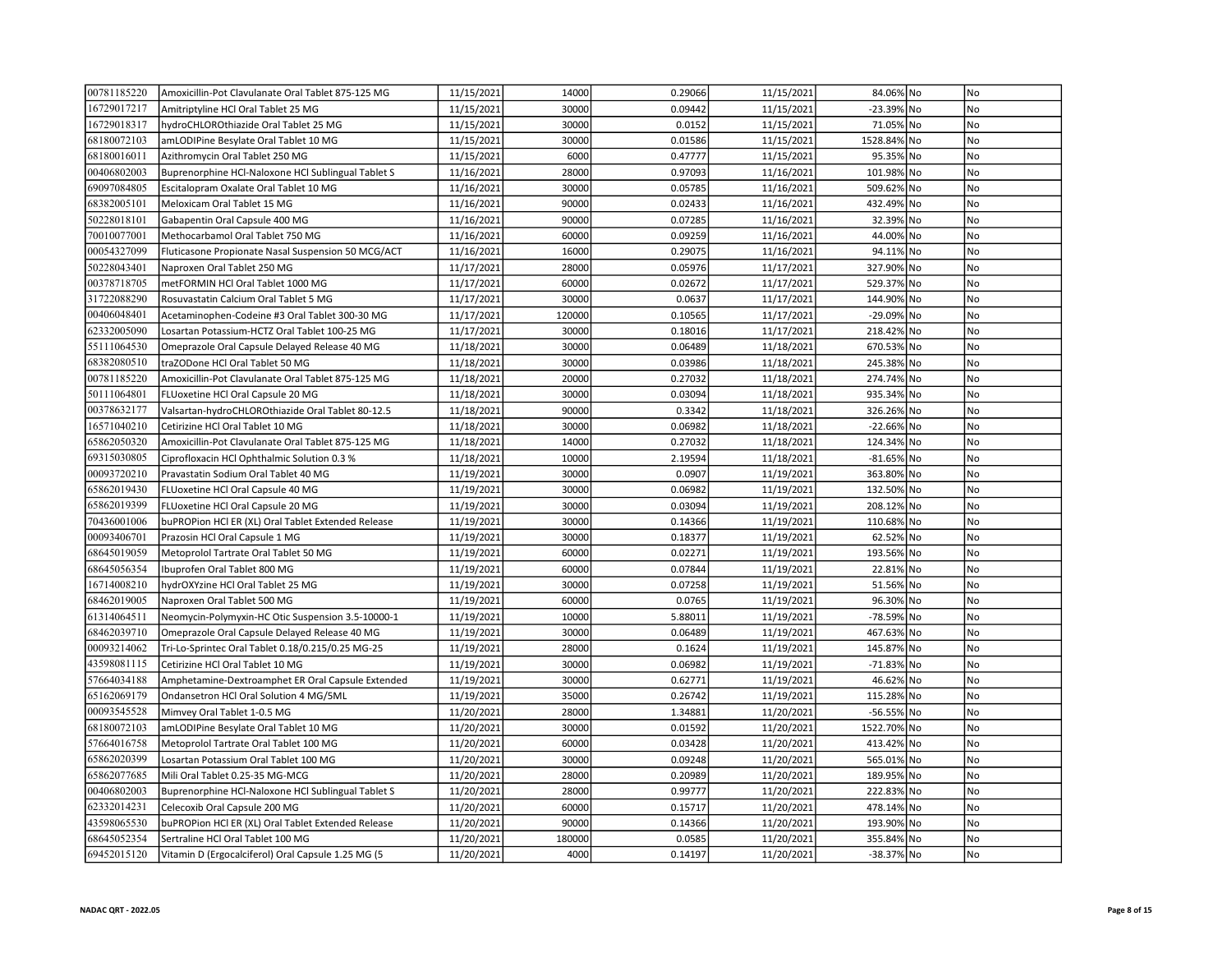| 68382050010 | Omeprazole Oral Capsule Delayed Release 40 MG      | 11/21/2021 | 30000  | 0.06489   | 11/21/2021 | 467.63% No  | No             |
|-------------|----------------------------------------------------|------------|--------|-----------|------------|-------------|----------------|
| 45802091987 | Cetirizine HCl Oral Tablet 10 MG                   | 11/21/2021 | 30000  | 0.06982   | 11/21/2021 | 45.61% No   | No             |
| 45963067611 | Metoprolol Succinate ER Oral Tablet Extended Relea | 11/21/2021 | 30000  | 0.10113   | 11/21/2021 | 282.02% No  | No             |
| 65862062590 | Rizatriptan Benzoate Oral Tablet Disintegrating 5  | 11/21/2021 | 9000   | 0.90864   | 11/21/2021 | 339.12% No  | No             |
| 65862086001 | Famotidine Oral Tablet 40 MG                       | 11/22/2021 | 30000  | 0.08216   | 11/22/2021 | 583.63% No  | N <sub>o</sub> |
| 62756014202 | metFORMIN HCI ER Oral Tablet Extended Release 24 H | 11/22/2021 | 120000 | 0.03672   | 11/22/2021 | 70.43% No   | No             |
| 59651026901 | glipiZIDE ER Oral Tablet Extended Release 24 Hour  | 11/22/2021 | 30000  | 0.10662   | 11/22/2021 | 41.94% No   | No             |
| 16571020150 | Diclofenac Sodium Oral Tablet Delayed Release 75 M | 11/22/2021 | 60000  | 0.10222   | 11/22/2021 | 60.76% No   | No             |
| 50742061610 | Metoprolol Succinate ER Oral Tablet Extended Relea | 11/22/2021 | 30000  | 0.10113   | 11/22/2021 | 45.69% No   | No             |
| 00781185220 | Amoxicillin-Pot Clavulanate Oral Tablet 875-125 MG | 11/22/2021 | 14000  | 0.27032   | 11/22/2021 | 97.91% No   | N <sub>o</sub> |
| 69097083412 | Sertraline HCl Oral Tablet 50 MG                   | 11/22/2021 | 60000  | 0.04415   | 11/22/2021 | 232.58% No  | No             |
| 64380073706 | Vitamin D (Ergocalciferol) Oral Capsule 1.25 MG (5 | 11/22/2021 | 13000  | 0.14197   | 11/22/2021 | 426.11% No  | No             |
| 00093227534 | Amoxicillin-Pot Clavulanate Oral Tablet 875-125 MG | 11/22/2021 | 20000  | 0.27032   | 11/22/2021 | 98.10% No   | No             |
| 00378181377 | Levothyroxine Sodium Oral Tablet 125 MCG           | 11/22/2021 | 30000  | 0.24249   | 11/22/2021 | -67.42% No  | No             |
| 16729017017 | Escitalopram Oxalate Oral Tablet 20 MG             | 11/22/2021 | 30000  | 0.08765   | 11/22/2021 | 573.51% No  | No             |
| 65862005299 | Simvastatin Oral Tablet 20 MG                      | 11/22/2021 | 30000  | 0.02624   | 11/22/2021 | 2143.39% No | N <sub>o</sub> |
| 69315011710 | Furosemide Oral Tablet 40 MG                       | 11/23/2021 | 30000  | 0.03223   | 11/23/2021 | -41.05% No  | No             |
| 00245531911 | Klor-Con M20 Oral Tablet Extended Release 20 MEQ   | 11/23/2021 | 30000  | 0.25243   | 11/23/2021 | -70.16% No  | No             |
| 00378020810 | Furosemide Oral Tablet 20 MG                       | 11/23/2021 | 4000   | 0.02995   | 11/23/2021 | -41.57% No  | No             |
| 68462015713 | Ondansetron Oral Tablet Disintegrating 4 MG        | 11/23/2021 | 14000  | 0.23529   | 11/23/2021 | 52.40% No   | No             |
| 50228017705 | Gabapentin Oral Tablet 600 MG                      | 11/23/2021 | 84000  | 0.09845   | 11/23/2021 | 32.17% No   | N <sub>o</sub> |
| 16571020150 | Diclofenac Sodium Oral Tablet Delayed Release 75 M | 11/23/2021 | 20000  | 0.10222   | 11/23/2021 | 108.37% No  | <b>No</b>      |
| 65162046935 | EluRyng Vaginal Ring 0.12-0.015 MG/24HR            | 11/23/2021 | 1000   | 106.53887 | 11/23/2021 | 30.52% No   | No             |
| 62332025050 | Doxycycline Monohydrate Oral Capsule 100 MG        | 11/23/2021 | 2000   | 0.26121   | 11/23/2021 | 87.59% No   | No             |
| 00093534356 | Sildenafil Citrate Oral Tablet 100 MG              | 11/24/2021 | 6000   | 0.22255   | 11/24/2021 | 3483.46% No | No             |
| 69097015907 | Meloxicam Oral Tablet 15 MG                        | 11/24/2021 | 30000  | 0.02404   | 11/24/2021 | 2318.19% No | No             |
| 51991074790 | DULoxetine HCl Oral Capsule Delayed Release Partic | 11/24/2021 | 30000  | 0.11224   | 11/24/2021 | 706.31% No  | <b>No</b>      |
| 13107015590 | PARoxetine HCl Oral Tablet 20 MG                   | 11/24/2021 | 30000  | 0.07981   | 11/24/2021 | 297.61% No  | No             |
| 00555097302 | Amphetamine-Dextroamphetamine Oral Tablet 20 MG    | 11/24/2021 | 30000  | 0.3112    | 11/24/2021 | 20.93% No   | No             |
| 68645051654 | amLODIPine Besylate Oral Tablet 10 MG              | 11/24/2021 | 30000  | 0.01592   | 11/24/2021 | 1784.42% No | No             |
| 31722070290 | Losartan Potassium Oral Tablet 100 MG              | 11/24/2021 | 30000  | 0.09248   | 11/24/2021 | 224.39% No  | No             |
| 68645014059 | Famotidine Oral Tablet 20 MG                       | 11/24/2021 | 60000  | 0.03865   | 11/24/2021 | 300.60% No  | No             |
| 31722071390 | Pantoprazole Sodium Oral Tablet Delayed Release 40 | 11/24/2021 | 30000  | 0.06123   | 11/24/2021 | 932.17% No  | No             |
| 70700011885 | Vienva Oral Tablet 0.1-20 MG-MCG                   | 11/24/2021 | 28000  | 0.21258   | 11/24/2021 | 270.95% No  | No             |
| 65862019405 | FLUoxetine HCl Oral Capsule 40 MG                  | 11/24/2021 | 30000  | 0.06982   | 11/24/2021 | 774.63% No  | No             |
| 65862050320 | Amoxicillin-Pot Clavulanate Oral Tablet 875-125 MG | 11/26/2021 | 20000  | 0.27032   | 11/26/2021 | 274.74% No  | No             |
| 16729003516 | Anastrozole Oral Tablet 1 MG                       | 11/26/2021 | 4000   | 0.1329    | 11/26/2021 | 114.45% No  | No             |
| 45802065087 | Loratadine Oral Tablet 10 MG                       | 11/26/2021 | 30000  | 0.0578    | 11/26/2021 | 182.01% No  | No             |
| 68382003516 | Venlafaxine HCl ER Oral Capsule Extended Release 2 | 11/26/2021 | 30000  | 0.11056   | 11/26/2021 | 406.51% No  | No             |
| 65862049460 | QUEtiapine Fumarate Oral Tablet 300 MG             | 11/27/2021 | 30000  | 0.14245   | 11/27/2021 | 1328.81% No | No             |
| 65862047099 | Losartan Potassium-HCTZ Oral Tablet 100-25 MG      | 11/27/2021 | 30000  | 0.18016   | 11/27/2021 | 34.70% No   | No             |
| 00527150637 | Amphetamine-Dextroamphetamine Oral Tablet 30 MG    | 11/27/2021 | 60000  | 0.31326   | 11/27/2021 | 166.13% No  | No             |
| 69315011610 | Furosemide Oral Tablet 20 MG                       | 11/27/2021 | 30000  | 0.02995   | 11/27/2021 | -44.35% No  | No             |
| 43547028810 | buPROPion HCI ER (SR) Oral Tablet Extended Release | 11/27/2021 | 30000  | 0.14073   | 11/27/2021 | 203.42% No  | No             |
| 68180029606 | DULoxetine HCl Oral Capsule Delayed Release Partic | 11/27/2021 | 30000  | 0.1201    | 11/27/2021 | 303.28% No  | No             |
| 50111091701 | Torsemide Oral Tablet 20 MG                        | 11/27/2021 | 30000  | 0.08642   | 11/27/2021 | 14.17% No   | No.            |
| 00143924920 | Amoxicillin-Pot Clavulanate Oral Tablet 875-125 MG | 11/28/2021 | 10000  | 0.27032   | 11/28/2021 | 124.18% No  | N <sub>o</sub> |
| 65862047090 | Losartan Potassium-HCTZ Oral Tablet 100-25 MG      | 11/29/2021 | 30000  | 0.18016   | 11/29/2021 | 218.42% No  | No             |
| 68180072003 | amLODIPine Besylate Oral Tablet 5 MG               | 11/29/2021 | 30000  | 0.01197   | 11/29/2021 | 1860.46% No | No             |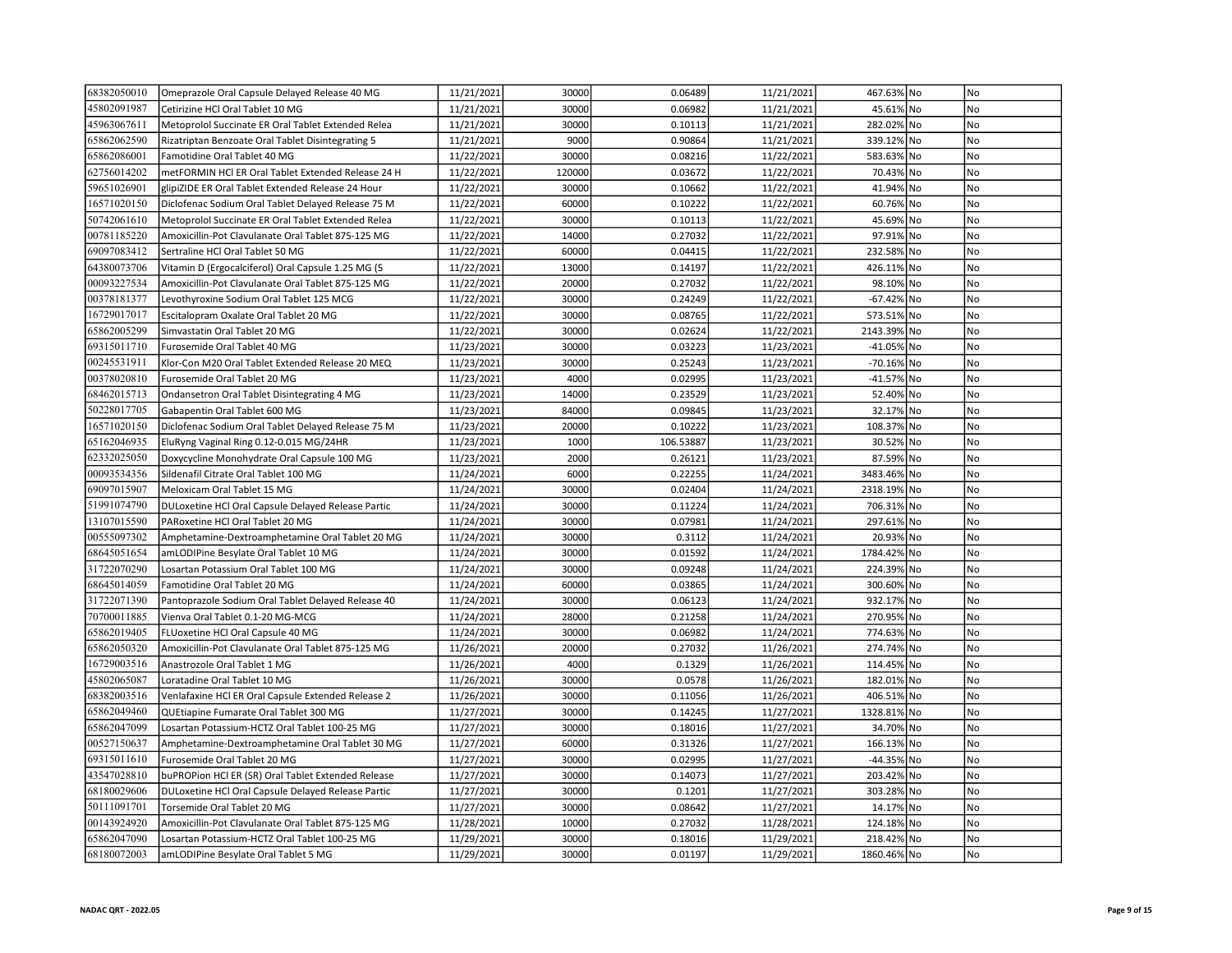| 50111064801 | FLUoxetine HCl Oral Capsule 20 MG                  | 11/29/2021 | 58000  | 0.03094 | 11/29/2021 | 691.30% No  | No             |
|-------------|----------------------------------------------------|------------|--------|---------|------------|-------------|----------------|
| 68180051902 | Lisinopril-hydroCHLOROthiazide Oral Tablet 20-12.5 | 11/29/2021 | 60000  | 0.05346 | 11/29/2021 | 415.34% No  | No             |
| 69452015120 | Vitamin D (Ergocalciferol) Oral Capsule 1.25 MG (5 | 11/29/2021 | 8000   | 0.14197 | 11/29/2021 | -39.25% No  | No             |
| 00378047705 | diazePAM Oral Tablet 10 MG                         | 11/29/2021 | 60000  | 0.031   | 11/29/2021 | 77.96% No   | N <sub>o</sub> |
| 57237016250 | Omeprazole Oral Capsule Delayed Release 40 MG      | 11/29/2021 | 30000  | 0.06489 | 11/29/2021 | 126.02% No  | <b>No</b>      |
| 00172392770 | diazePAM Oral Tablet 10 MG                         | 11/29/2021 | 90000  | 0.031   | 11/29/2021 | 27.60% No   | No             |
| 70954006020 | predniSONE Oral Tablet 20 MG                       | 11/29/2021 | 10000  | 0.1057  | 11/29/2021 | -70.67% No  | No             |
| 64980034114 | Alendronate Sodium Oral Tablet 35 MG               | 11/30/2021 | 4000   | 0.38573 | 11/30/2021 | 537.10% No  | No             |
| 70700015010 | Omeprazole Oral Capsule Delayed Release 20 MG      | 11/30/2021 | 30000  | 0.03507 | 11/30/2021 | 1325.72% No | No             |
| 16729021816 | Clopidogrel Bisulfate Oral Tablet 75 MG            | 11/30/2021 | 30000  | 0.06291 | 11/30/2021 | 165.46% No  | No             |
| 69584061150 | Methocarbamol Oral Tablet 500 MG                   | 11/30/2021 | 90000  | 0.06303 | 11/30/2021 | 119.12% No  | No             |
| 00143928501 | Amoxicillin Oral Tablet 875 MG                     | 11/30/2021 | 20000  | 0.14027 | 11/30/2021 | 90.70% No   | No             |
| 00406802003 | Buprenorphine HCI-Naloxone HCI Sublingual Tablet S | 11/30/2021 | 28000  | 0.99777 | 11/30/2021 | 96.55% No   | No             |
| 16729017017 | Escitalopram Oxalate Oral Tablet 20 MG             | 11/30/2021 | 30000  | 0.08765 | 11/30/2021 | 573.51% No  | No             |
| 68180083773 | Tri-Lo-Marzia Oral Tablet 0.18/0.215/0.25 MG-25 MC | 12/1/2021  | 28000  | 0.1624  | 12/1/2021  | 287.05% No  | No             |
| 42806040021 | methylPREDNISolone Oral Tablet Therapy Pack 4 MG   | 12/1/2021  | 21000  | 0.18552 | 12/1/2021  | 324.03% No  | No             |
| 67877024201 | QUEtiapine Fumarate Oral Tablet 25 MG              | 12/1/2021  | 30000  | 0.03033 | 12/1/2021  | 337.41% No  | <b>No</b>      |
| 00406114401 | Methylphenidate HCl Oral Tablet 10 MG              | 12/1/2021  | 60000  | 0.14564 | 12/1/2021  | 208.07% No  | No             |
| 13668001105 | Citalopram Hydrobromide Oral Tablet 40 MG          | 12/1/2021  | 30000  | 0.03916 | 12/1/2021  | 711.20% No  | No             |
| 16729017217 | Amitriptyline HCl Oral Tablet 25 MG                | 12/2/2021  | 30000  | 0.09009 | 12/2/2021  | -19.71% No  | No             |
| 57237001830 | DULoxetine HCl Oral Capsule Delayed Release Partic | 12/2/2021  | 30000  | 0.11224 | 12/2/2021  | 345.47% No  | No             |
| 16729041401 | Doxazosin Mesylate Oral Tablet 2 MG                | 12/2/2021  | 30000  | 0.07411 | 12/2/2021  | -16.79% No  | No             |
| 13668000705 | Zolpidem Tartrate Oral Tablet 5 MG                 | 12/2/2021  | 30000  | 0.02986 | 12/2/2021  | 1758.67% No | N <sub>o</sub> |
| 63304069301 | Clindamycin HCl Oral Capsule 300 MG                | 12/2/2021  | 3000   | 0.25001 | 12/2/2021  | 78.66% No   | No             |
| 51672213108 | Loratadine Childrens Oral Syrup 5 MG/5ML           | 12/2/2021  | 150000 | 0.04061 | 12/2/2021  | 52.18% No   | No             |
| 65862021960 | Cefdinir Oral Suspension Reconstituted 250 MG/5ML  | 12/2/2021  | 60000  | 0.1606  | 12/2/2021  | 160.38% No  | N <sub>o</sub> |
| 47781065190 | Levothyroxine Sodium Oral Tablet 100 MCG           | 12/3/2021  | 30000  | 0.2872  | 12/3/2021  | -76.56% No  | <b>No</b>      |
| 51991074790 | DULoxetine HCl Oral Capsule Delayed Release Partic | 12/3/2021  | 30000  | 0.11224 | 12/3/2021  | 57.10% No   | No             |
| 00143924920 | Amoxicillin-Pot Clavulanate Oral Tablet 875-125 MG | 12/3/2021  | 28000  | 0.27032 | 12/3/2021  | 124.21% No  | No             |
| 00254101196 | Sucralfate Oral Suspension 1 GM/10ML               | 12/3/2021  | 600000 | 0.30863 | 12/3/2021  | -78.03% No  | No             |
| 65862050320 | Amoxicillin-Pot Clavulanate Oral Tablet 875-125 MG | 12/3/2021  | 20000  | 0.27032 | 12/3/2021  | 124.18% No  | No             |
| 00093317431 | Albuterol Sulfate HFA Inhalation Aerosol Solution  | 12/3/2021  | 8500   | 3.18831 | 12/3/2021  | -67.23% No  | No             |
| 64380080907 | Ibuprofen Oral Tablet 400 MG                       | 12/3/2021  | 60000  | 0.05149 | 12/3/2021  | 171.25% No  | No             |
| 70010014801 | Potassium Chloride ER Oral Capsule Extended Releas | 12/3/2021  | 30000  | 0.14771 | 12/3/2021  | 38.33% No   | No             |
| 29300024716 | busPIRone HCl Oral Tablet 30 MG                    | 12/3/2021  | 60000  | 0.20599 | 12/3/2021  | 111.66% No  | No             |
| 68382080601 | traZODone HCl Oral Tablet 100 MG                   | 12/3/2021  | 60000  | 0.07064 | 12/3/2021  | 88.75% No   | No             |
| 43598065530 | buPROPion HCl ER (XL) Oral Tablet Extended Release | 12/3/2021  | 30000  | 0.14366 | 12/3/2021  | 248.04% No  | <b>No</b>      |
| 62756018388 | OXcarbazepine Oral Tablet 150 MG                   | 12/3/2021  | 60000  | 0.14092 | 12/3/2021  | 23.12% No   | No             |
| 65862050320 | Amoxicillin-Pot Clavulanate Oral Tablet 875-125 MG | 12/3/2021  | 20000  | 0.27032 | 12/3/2021  | 124.18% No  | No             |
| 70710113908 | Fluconazole Oral Tablet 150 MG                     | 12/3/2021  | 2000   | 0.76913 | 12/3/2021  | 117.13% No  | No             |
| 65162068090 | Promethazine-DM Oral Syrup 6.25-15 MG/5ML          | 12/3/2021  | 120000 | 0.05771 | 12/3/2021  | -80.79% No  | No             |
| 59762054202 | glipiZIDE XL Oral Tablet Extended Release 24 Hour  | 12/4/2021  | 60000  | 0.17907 | 12/4/2021  | 21.37% No   | No             |
| 16729018201 | hydroCHLOROthiazide Oral Tablet 12.5 MG            | 12/4/2021  | 30000  | 0.05695 | 12/4/2021  | 127.10% No  | No             |
| 67877051110 | Atorvastatin Calcium Oral Tablet 10 MG             | 12/4/2021  | 30000  | 0.03711 | 12/4/2021  | 217.08% No  | No             |
| 00406802003 | Buprenorphine HCl-Naloxone HCl Sublingual Tablet S | 12/4/2021  | 28000  | 0.99777 | 12/4/2021  | 222.83% No  | No             |
| 68382009810 | PARoxetine HCl Oral Tablet 20 MG                   | 12/5/2021  | 30000  | 0.07981 | 12/5/2021  | 370.70% No  | No             |
| 72205000390 | Rosuvastatin Calcium Oral Tablet 10 MG             | 12/5/2021  | 30000  | 0.06045 | 12/5/2021  | 1675.57% No | No             |
| 70710113908 | Fluconazole Oral Tablet 150 MG                     | 12/5/2021  | 1000   | 0.76913 | 12/5/2021  | 117.13% No  | No             |
| 13668042990 | Pantoprazole Sodium Oral Tablet Delayed Release 40 | 12/6/2021  | 30000  | 0.06123 | 12/6/2021  | 699.72% No  | <b>No</b>      |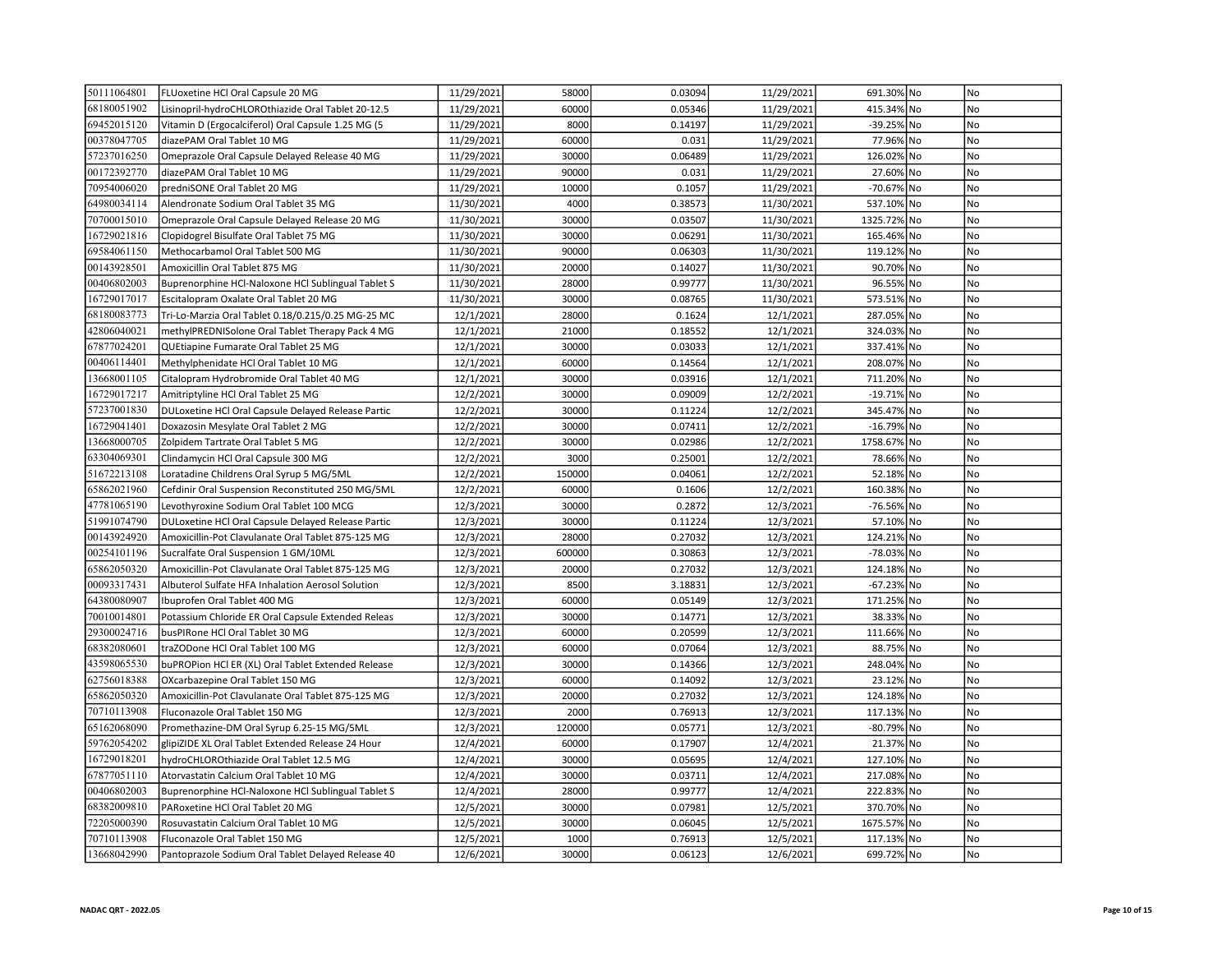| 68180072003 | amLODIPine Besylate Oral Tablet 5 MG               | 12/6/2021  | 30000  | 0.01197 | 12/6/2021  | 1634.89% No | No             |
|-------------|----------------------------------------------------|------------|--------|---------|------------|-------------|----------------|
| 62332002890 | Losartan Potassium Oral Tablet 50 MG               | 12/6/2021  | 30000  | 0.06548 | 12/6/2021  | 311.83% No  | No             |
| 00115149101 | Amphetamine-Dextroamphet ER Oral Capsule Extended  | 12/6/2021  | 30000  | 0.62771 | 12/6/2021  | 17.20% No   | No             |
| 55111064530 | Omeprazole Oral Capsule Delayed Release 40 MG      | 12/6/2021  | 30000  | 0.06489 | 12/6/2021  | 670.53% No  | <b>No</b>      |
| 68462010905 | Topiramate Oral Tablet 100 MG                      | 12/6/2021  | 180000 | 0.06418 | 12/6/2021  | 616.56% No  | N <sub>o</sub> |
| 68645051554 | amLODIPine Besylate Oral Tablet 5 MG               | 12/6/2021  | 30000  | 0.01197 | 12/6/2021  | 1634.89% No | No             |
| 55111058701 | amLODIPine Besy-Benazepril HCl Oral Capsule 5-40 M | 12/6/2021  | 30000  | 0.15672 | 12/6/2021  | 216.70% No  | No             |
| 00093727305 | Pioglitazone HCl Oral Tablet 45 MG                 | 12/6/2021  | 30000  | 0.15843 | 12/6/2021  | 209.92% No  | No             |
| 00378110101 | Prazosin HCl Oral Capsule 1 MG                     | 12/6/2021  | 60000  | 0.18377 | 12/6/2021  | -41.50% No  | No             |
| 59762444002 | methylPREDNISolone Oral Tablet Therapy Pack 4 MG   | 12/6/2021  | 21000  | 0.18552 | 12/6/2021  | 113.30% No  | No             |
| 00093227534 | Amoxicillin-Pot Clavulanate Oral Tablet 875-125 MG | 12/6/2021  | 20000  | 0.27032 | 12/6/2021  | 98.10% No   | No             |
| 69238115403 | Ezetimibe Oral Tablet 10 MG                        | 12/7/2021  | 30000  | 0.15423 | 12/7/2021  | 777.91% No  | No             |
| 68180071160 | Cefdinir Oral Capsule 300 MG                       | 12/7/2021  | 20000  | 0.44939 | 12/7/2021  | 36.52% No   | No             |
| 70700011485 | Loryna Oral Tablet 3-0.02 MG                       | 12/8/2021  | 28000  | 0.36349 | 12/8/2021  | -16.48% No  | No             |
| 29300022019 | Montelukast Sodium Oral Tablet 10 MG               | 12/8/2021  | 30000  | 0.07207 | 12/8/2021  | 841.68% No  | No             |
| 31722059690 | Fenofibrate Oral Tablet 145 MG                     | 12/8/2021  | 90000  | 0.19762 | 12/8/2021  | 34.94% No   | No             |
| 65862069705 | Venlafaxine HCl ER Oral Capsule Extended Release 2 | 12/8/2021  | 30000  | 0.17183 | 12/8/2021  | 31.91% No   | <b>No</b>      |
| 00185041060 | buPROPion HCl ER (SR) Oral Tablet Extended Release | 12/8/2021  | 60000  | 0.14073 | 12/8/2021  | 203.42% No  | No             |
| 51991074710 | DULoxetine HCl Oral Capsule Delayed Release Partic | 12/9/2021  | 30000  | 0.11224 | 12/9/2021  | 57.10% No   | No             |
| 68462030929 | Norgestimate-Eth Estradiol Oral Tablet 0.25-35 MG- | 12/9/2021  | 28000  | 0.20989 | 12/9/2021  | 27.79% No   | No             |
| 65862001105 | Sertraline HCl Oral Tablet 25 MG                   | 12/9/2021  | 30000  | 0.06955 | 12/9/2021  | 356.27% No  | No             |
| 60505082901 | Fluticasone Propionate Nasal Suspension 50 MCG/ACT | 12/9/2021  | 16000  | 0.28874 | 12/9/2021  | 271.22% No  | No             |
| 68180052002 | Lisinopril-hydroCHLOROthiazide Oral Tablet 20-25 M | 12/9/2021  | 30000  | 0.04997 | 12/9/2021  | 491.69% No  | N <sub>o</sub> |
| 59746017509 | predniSONE Oral Tablet 20 MG                       | 12/9/2021  | 6000   | 0.1057  | 12/9/2021  | 62.41% No   | No             |
| 68180071160 | Cefdinir Oral Capsule 300 MG                       | 12/9/2021  | 6000   | 0.44939 | 12/9/2021  | 36.48% No   | No             |
| 68180096301 | Albuterol Sulfate HFA Inhalation Aerosol Solution  | 12/9/2021  | 17000  | 3.18831 | 12/9/2021  | -67.21% No  | <b>No</b>      |
| 57664050658 | Metoprolol Tartrate Oral Tablet 25 MG              | 12/9/2021  | 30000  | 0.02252 | 12/9/2021  | 43.58% No   | <b>No</b>      |
| 65862000899 | metFORMIN HCl Oral Tablet 500 MG                   | 12/9/2021  | 60000  | 0.01631 | 12/9/2021  | 225.98% No  | No             |
| 69238183207 | Levothyroxine Sodium Oral Tablet 75 MCG            | 12/9/2021  | 30000  | 0.19629 | 12/9/2021  | 63.53% No   | No             |
| 57237022401 | Ramipril Oral Capsule 5 MG                         | 12/9/2021  | 30000  | 0.0619  | 12/9/2021  | 127.25% No  | No             |
| 64380073706 | Vitamin D (Ergocalciferol) Oral Capsule 1.25 MG (5 | 12/9/2021  | 5000   | 0.14197 | 12/9/2021  | 426.87% No  | No             |
| 31722070110 | Losartan Potassium Oral Tablet 50 MG               | 12/9/2021  | 30000  | 0.06548 | 12/9/2021  | 224.27% No  | No             |
| 16714087603 | Atorvastatin Calcium Oral Tablet 40 MG             | 12/9/2021  | 30000  | 0.0568  | 12/9/2021  | 17.37% No   | No             |
| 65162046550 | Ibuprofen Oral Tablet 600 MG                       | 12/9/2021  | 90000  | 0.0602  | 12/9/2021  | 152.31% No  | No             |
| 16714033002 | Gabapentin Oral Tablet 600 MG                      | 12/9/2021  | 90000  | 0.09845 | 12/9/2021  | 32.16% No   | No             |
| 65862017760 | Cefdinir Oral Capsule 300 MG                       | 12/9/2021  | 20000  | 0.44939 | 12/9/2021  | 218.99% No  | No             |
| 65862050320 | Amoxicillin-Pot Clavulanate Oral Tablet 875-125 MG | 12/9/2021  | 20000  | 0.27032 | 12/9/2021  | 124.18% No  | No             |
| 00054327099 | Fluticasone Propionate Nasal Suspension 50 MCG/ACT | 12/10/2021 | 16000  | 0.28874 | 12/10/2021 | 95.46% No   | No             |
| 57664050658 | Metoprolol Tartrate Oral Tablet 25 MG              | 12/10/2021 | 36000  | 0.02252 | 12/10/2021 | 44.32% No   | No             |
| 67877056305 | metFORMIN HCl Oral Tablet 1000 MG                  | 12/10/2021 | 60000  | 0.02672 | 12/10/2021 | 529.37% No  | No             |
| 65862077685 | Mili Oral Tablet 0.25-35 MG-MCG                    | 12/10/2021 | 84000  | 0.20989 | 12/10/2021 | -34.21% No  | No             |
| 65862055990 | Pantoprazole Sodium Oral Tablet Delayed Release 20 | 12/11/2021 | 30000  | 0.05824 | 12/11/2021 | 159.27% No  | No             |
| 68180071160 | Cefdinir Oral Capsule 300 MG                       | 12/11/2021 | 14000  | 0.44939 | 12/11/2021 | 36.53% No   | No             |
| 50111033401 | metroNIDAZOLE Oral Tablet 500 MG                   | 12/12/2021 | 14000  | 0.15238 | 12/12/2021 | -42.81% No  | No             |
| 13668042990 | Pantoprazole Sodium Oral Tablet Delayed Release 40 | 12/12/2021 | 90000  | 0.06123 | 12/12/2021 | 699.54% No  | No             |
| 00093310905 | Amoxicillin Oral Capsule 500 MG                    | 12/12/2021 | 14000  | 0.06703 | 12/12/2021 | -33.93% No  | No             |
| 50111064801 | FLUoxetine HCl Oral Capsule 20 MG                  | 12/12/2021 | 90000  | 0.03094 | 12/12/2021 | 691.50% No  | No             |
| 52817033200 | Cyclobenzaprine HCl Oral Tablet 10 MG              | 12/12/2021 | 60000  | 0.02422 | 12/12/2021 | 824.17% No  | No             |
| 68180072103 | amLODIPine Besylate Oral Tablet 10 MG              | 12/13/2021 | 30000  | 0.01592 | 12/13/2021 | 1692.29% No | No             |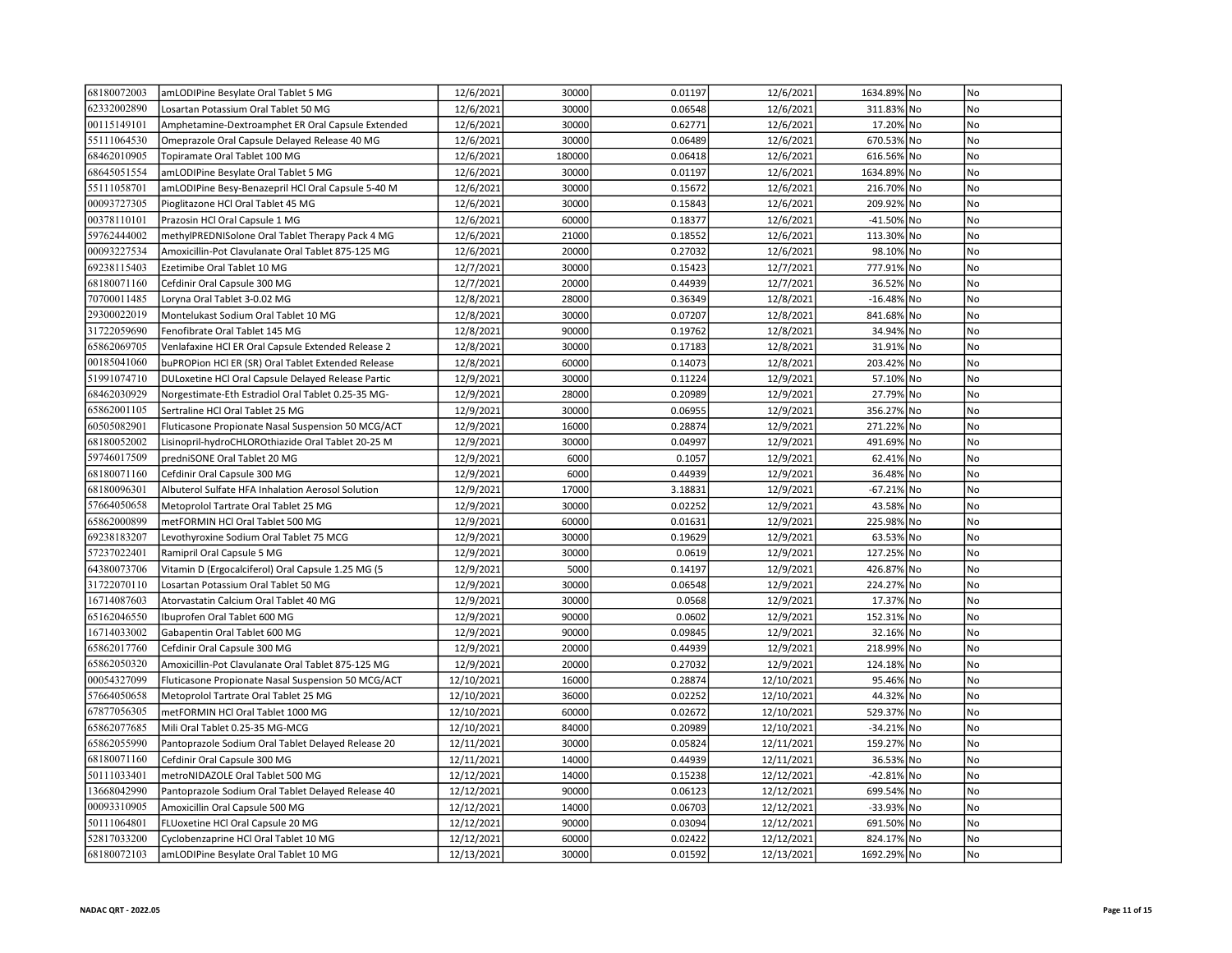| 55111017915 | tiZANidine HCl Oral Tablet 2 MG                    | 12/13/2021 | 60000  | 0.04941  | 12/13/2021 | 187.39% No  | No             |
|-------------|----------------------------------------------------|------------|--------|----------|------------|-------------|----------------|
| 68382013814 | Topiramate Oral Tablet 25 MG                       | 12/13/2021 | 70000  | 0.03133  | 12/13/2021 | 250.19% No  | No             |
| 68180098003 | Lisinopril Oral Tablet 10 MG                       | 12/13/2021 | 90000  | 0.02125  | 12/13/2021 | 455.82% No  | No             |
| 68462072029 | Drospirenone-Ethinyl Estradiol Oral Tablet 3-0.02  | 12/13/2021 | 28000  | 0.36349  | 12/13/2021 | 183.17% No  | No             |
| 68462015713 | Ondansetron Oral Tablet Disintegrating 4 MG        | 12/13/2021 | 10000  | 0.23529  | 12/13/2021 | 52.58% No   | <b>No</b>      |
| 64980043710 | Atenolol Oral Tablet 25 MG                         | 12/13/2021 | 90000  | 0.02519  | 12/13/2021 | 277.13% No  | No             |
| 68645056054 | Montelukast Sodium Oral Tablet 10 MG               | 12/13/2021 | 30000  | 0.07207  | 12/13/2021 | 103.97% No  | No             |
| 62175061743 | Pantoprazole Sodium Oral Tablet Delayed Release 40 | 12/13/2021 | 30000  | 0.06123  | 12/13/2021 | 124.29% No  | No             |
| 00093214062 | Tri-Lo-Sprintec Oral Tablet 0.18/0.215/0.25 MG-25  | 12/14/2021 | 28000  | 0.1624   | 12/14/2021 | 145.87% No  | No             |
| 00406802003 | Buprenorphine HCI-Naloxone HCI Sublingual Tablet S | 12/14/2021 | 28000  | 0.99777  | 12/14/2021 | 96.55% No   | <b>No</b>      |
| 67877056110 | metFORMIN HCl Oral Tablet 500 MG                   | 12/14/2021 | 60000  | 0.01631  | 12/14/2021 | 225.98% No  | No             |
| 50383070016 | Fluticasone Propionate Nasal Suspension 50 MCG/ACT | 12/14/2021 | 16000  | 0.28874  | 12/14/2021 | 82.91% No   | No             |
| 68382080510 | traZODone HCl Oral Tablet 50 MG                    | 12/15/2021 | 30000  | 0.03986  | 12/15/2021 | 245.38% No  | No             |
| 60505014102 | glipiZIDE Oral Tablet 5 MG                         | 12/15/2021 | 30000  | 0.03438  | 12/15/2021 | 157.90% No  | No             |
| 73070010315 | Insulin Aspart FlexPen Subcutaneous Solution Pen-i | 12/15/2021 | 27000  | 17.87637 | 12/15/2021 | -18.72% No  | No             |
| 68180063709 | Atorvastatin Calcium Oral Tablet 40 MG             | 12/15/2021 | 90000  | 0.0568   | 12/15/2021 | 17.18% No   | <b>No</b>      |
| 68462039710 | Omeprazole Oral Capsule Delayed Release 40 MG      | 12/16/2021 | 30000  | 0.06489  | 12/16/2021 | 467.63% No  | No             |
| 43598081115 | Cetirizine HCl Oral Tablet 10 MG                   | 12/16/2021 | 30000  | 0.06982  | 12/16/2021 | -71.83% No  | No             |
| 68382066201 | Spironolactone Oral Tablet 100 MG                  | 12/16/2021 | 120000 | 0.20864  | 12/16/2021 | 36.16% No   | No             |
| 42806054701 | Vitamin D (Ergocalciferol) Oral Capsule 1.25 MG (5 | 12/16/2021 | 4000   | 0.14197  | 12/16/2021 | 67.29% No   | No             |
| 16714044702 | Amitriptyline HCl Oral Tablet 25 MG                | 12/16/2021 | 30000  | 0.09009  | 12/16/2021 | -24.89% No  | N <sub>o</sub> |
| 00143924920 | Amoxicillin-Pot Clavulanate Oral Tablet 875-125 MG | 12/16/2021 | 28000  | 0.27032  | 12/16/2021 | 124.21% No  | N <sub>o</sub> |
| 69097084805 | Escitalopram Oxalate Oral Tablet 10 MG             | 12/16/2021 | 30000  | 0.05483  | 12/16/2021 | 543.20% No  | No             |
| 68645019059 | Metoprolol Tartrate Oral Tablet 50 MG              | 12/17/2021 | 60000  | 0.02271  | 12/17/2021 | 193.56% No  | No             |
| 00093720210 | Pravastatin Sodium Oral Tablet 40 MG               | 12/17/2021 | 30000  | 0.0907   | 12/17/2021 | 363.80% No  | No             |
| 16714008210 | hydrOXYzine HCl Oral Tablet 25 MG                  | 12/17/2021 | 30000  | 0.07258  | 12/17/2021 | 51.56% No   | No             |
| 68382075810 | metFORMIN HCl Oral Tablet 500 MG                   | 12/17/2021 | 60000  | 0.01631  | 12/17/2021 | 418.09% No  | No             |
| 57664050658 | Metoprolol Tartrate Oral Tablet 25 MG              | 12/17/2021 | 180000 | 0.02252  | 12/17/2021 | 43.82% No   | No             |
| 16729016917 | Escitalopram Oxalate Oral Tablet 10 MG             | 12/17/2021 | 90000  | 0.05483  | 12/17/2021 | 931.88% No  | No             |
| 62332014231 | Celecoxib Oral Capsule 200 MG                      | 12/17/2021 | 60000  | 0.15717  | 12/17/2021 | 478.14% No  | No             |
| 67877041401 | metFORMIN HCI ER Oral Tablet Extended Release 24 H | 12/17/2021 | 60000  | 0.08558  | 12/17/2021 | -22.10% No  | No             |
| 50228018101 | Gabapentin Oral Capsule 400 MG                     | 12/17/2021 | 90000  | 0.06129  | 12/17/2021 | 57.36% No   | No             |
| 70010077001 | Methocarbamol Oral Tablet 750 MG                   | 12/17/2021 | 60000  | 0.08621  | 12/17/2021 | 54.66% No   | No             |
| 00406048501 | Acetaminophen-Codeine #4 Oral Tablet 300-60 MG     | 12/17/2021 | 120000 | 0.19796  | 12/17/2021 | -62.16% No  | No             |
| 00527058610 | Dicyclomine HCl Oral Capsule 10 MG                 | 12/17/2021 | 90000  | 0.09828  | 12/17/2021 | 34.42% No   | No             |
| 45963067611 | Metoprolol Succinate ER Oral Tablet Extended Relea | 12/17/2021 | 30000  | 0.10113  | 12/17/2021 | 282.02% No  | No             |
| 45802091987 | Cetirizine HCl Oral Tablet 10 MG                   | 12/17/2021 | 30000  | 0.06982  | 12/17/2021 | 45.61% No   | No             |
| 65862077685 | Mili Oral Tablet 0.25-35 MG-MCG                    | 12/17/2021 | 28000  | 0.20989  | 12/17/2021 | 189.95% No  | No             |
| 65862019399 | FLUoxetine HCl Oral Capsule 20 MG                  | 12/18/2021 | 30000  | 0.03094  | 12/18/2021 | 208.12% No  | No             |
| 65862019430 | FLUoxetine HCl Oral Capsule 40 MG                  | 12/18/2021 | 30000  | 0.06982  | 12/18/2021 | 132.50% No  | No             |
| 70436001006 | buPROPion HCl ER (XL) Oral Tablet Extended Release | 12/18/2021 | 30000  | 0.14366  | 12/18/2021 | 110.68% No  | No             |
| 00406802003 | Buprenorphine HCl-Naloxone HCl Sublingual Tablet S | 12/18/2021 | 28000  | 0.99777  | 12/18/2021 | 222.83% No  | No             |
| 00093545528 | Mimvey Oral Tablet 1-0.5 MG                        | 12/19/2021 | 28000  | 1.34881  | 12/19/2021 | -56.55% No  | No             |
| 64380078706 | busPIRone HCl Oral Tablet 7.5 MG                   | 12/19/2021 | 60000  | 0.23028  | 12/19/2021 | -17.64% No  | No             |
| 16729017017 | Escitalopram Oxalate Oral Tablet 20 MG             | 12/19/2021 | 30000  | 0.08765  | 12/19/2021 | 573.51% No  | No             |
| 00378181377 | Levothyroxine Sodium Oral Tablet 125 MCG           | 12/19/2021 | 30000  | 0.24249  | 12/19/2021 | -67.42% No  | <b>No</b>      |
| 65862005299 | Simvastatin Oral Tablet 20 MG                      | 12/19/2021 | 30000  | 0.02624  | 12/19/2021 | 2143.39% No | N <sub>o</sub> |
| 31722088290 | Rosuvastatin Calcium Oral Tablet 5 MG              | 12/19/2021 | 30000  | 0.0637   | 12/19/2021 | 144.90% No  | No             |
| 00378718705 | metFORMIN HCl Oral Tablet 1000 MG                  | 12/19/2021 | 60000  | 0.02672  | 12/19/2021 | 529.37% No  | No             |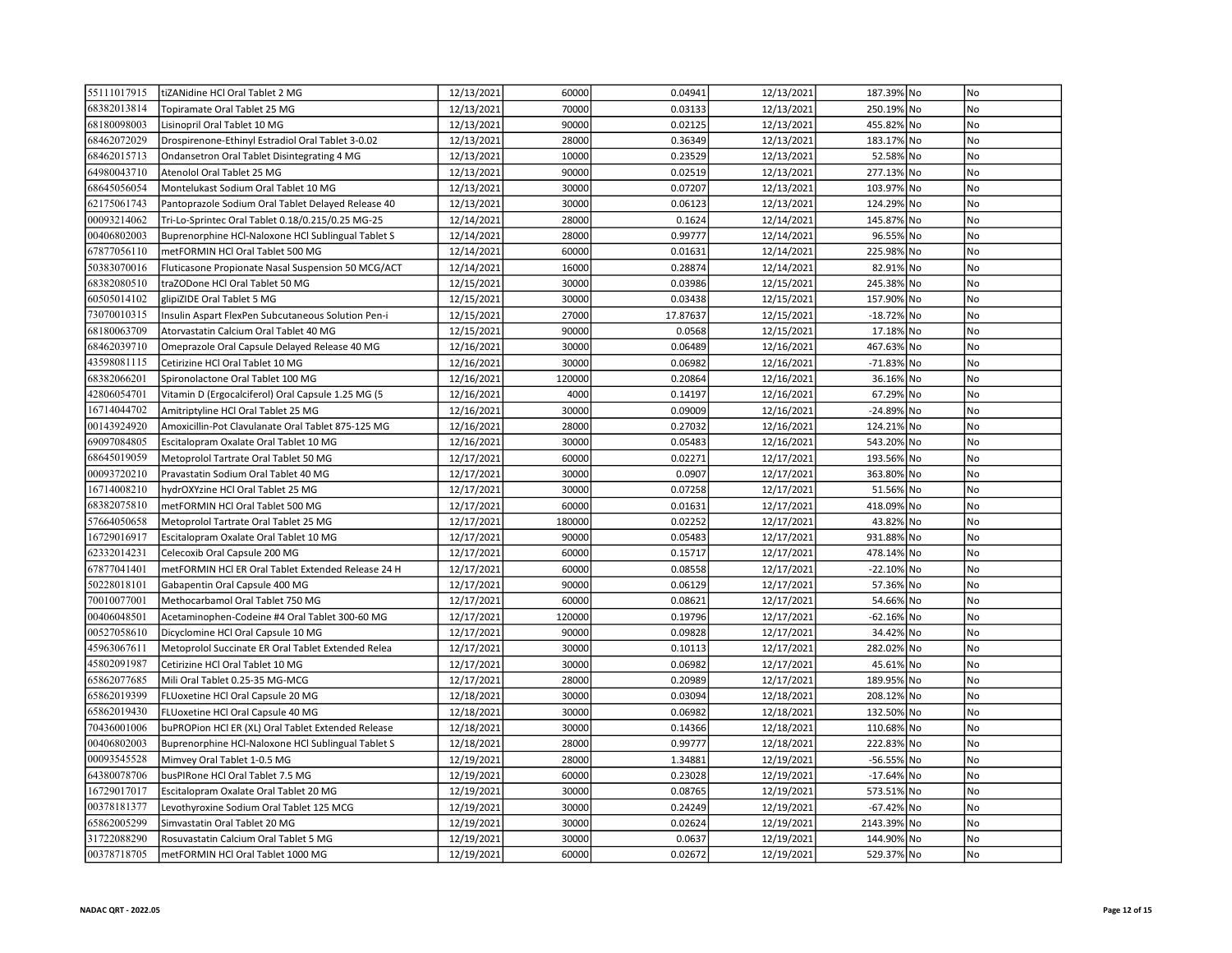| 70954006020 | predniSONE Oral Tablet 20 MG                       | 12/19/2021 | 10000  | 0.1057  | 12/19/2021 | 57.99% No   | No             |
|-------------|----------------------------------------------------|------------|--------|---------|------------|-------------|----------------|
| 00781185220 | Amoxicillin-Pot Clavulanate Oral Tablet 875-125 MG | 12/19/2021 | 20000  | 0.27032 | 12/19/2021 | 98.10% No   | N <sub>o</sub> |
| 68462015713 | Ondansetron Oral Tablet Disintegrating 4 MG        | 12/19/2021 | 10000  | 0.23529 | 12/19/2021 | 52.58% No   | No             |
| 62332005090 | Losartan Potassium-HCTZ Oral Tablet 100-25 MG      | 12/19/2021 | 30000  | 0.18016 | 12/19/2021 | 218.42% No  | No             |
| 00527600274 | Lidocaine Viscous HCl Mouth/Throat Solution 2 %    | 12/19/2021 | 360000 | 0.06725 | 12/19/2021 | -65.22% No  | No             |
| 68180051801 | Lisinopril-hydroCHLOROthiazide Oral Tablet 10-12.5 | 12/19/2021 | 90000  | 0.03857 | 12/19/2021 | 248.57% No  | No             |
| 55111015810 | Omeprazole Oral Capsule Delayed Release 20 MG      | 12/19/2021 | 90000  | 0.03507 | 12/19/2021 | 1320.65% No | No             |
| 68382050010 | Omeprazole Oral Capsule Delayed Release 40 MG      | 12/20/2021 | 30000  | 0.06489 | 12/20/2021 | 467.63% No  | No             |
| 42571016242 | Amoxicillin-Pot Clavulanate Oral Tablet 875-125 MG | 12/20/2021 | 14000  | 0.27032 | 12/20/2021 | 97.91% No   | No             |
| 00093317431 | Albuterol Sulfate HFA Inhalation Aerosol Solution  | 12/20/2021 | 8500   | 3.18831 | 12/20/2021 | 58.52% No   | No             |
| 42806071405 | Benzonatate Oral Capsule 100 MG                    | 12/20/2021 | 15000  | 0.09613 | 12/20/2021 | 112.91% No  | No             |
| 42858010301 | oxyCODONE-Acetaminophen Oral Tablet 7.5-325 MG     | 12/20/2021 | 16000  | 0.09891 | 12/20/2021 | -87.36% No  | No             |
| 13107015590 | PARoxetine HCl Oral Tablet 20 MG                   | 12/20/2021 | 30000  | 0.07981 | 12/20/2021 | 297.61% No  | No             |
| 68382025216 | Atorvastatin Calcium Oral Tablet 80 MG             | 12/21/2021 | 90000  | 0.09771 | 12/21/2021 | 609.13% No  | No             |
| 62559058001 | Prazosin HCl Oral Capsule 1 MG                     | 12/21/2021 | 30000  | 0.18377 | 12/21/2021 | 54.00% No   | No             |
| 51862087206 | Microgestin 1.5/30 Oral Tablet 1.5-30 MG-MCG       | 12/21/2021 | 63000  | 0.53612 | 12/21/2021 | -72.52% No  | No             |
| 50228017705 | Gabapentin Oral Tablet 600 MG                      | 12/21/2021 | 84000  | 0.09845 | 12/21/2021 | 32.17% No   | No             |
| 59651026901 | glipiZIDE ER Oral Tablet Extended Release 24 Hour  | 12/21/2021 | 30000  | 0.10662 | 12/21/2021 | 41.94% No   | No             |
| 59762444002 | methylPREDNISolone Oral Tablet Therapy Pack 4 MG   | 12/21/2021 | 21000  | 0.18552 | 12/21/2021 | 113.30% No  | No             |
| 42571016242 | Amoxicillin-Pot Clavulanate Oral Tablet 875-125 MG | 12/21/2021 | 20000  | 0.27032 | 12/21/2021 | 98.10% No   | No             |
| 65862057490 | Montelukast Sodium Oral Tablet 10 MG               | 12/21/2021 | 30000  | 0.07207 | 12/21/2021 | 840.75% No  | No             |
| 68180098003 | Lisinopril Oral Tablet 10 MG                       | 12/21/2021 | 30000  | 0.02125 | 12/21/2021 | 455.29% No  | No             |
| 68382076010 | metFORMIN HCl Oral Tablet 1000 MG                  | 12/21/2021 | 60000  | 0.02672 | 12/21/2021 | 548.08% No  | No             |
| 68382013201 | Tamsulosin HCl Oral Capsule 0.4 MG                 | 12/21/2021 | 30000  | 0.06321 | 12/21/2021 | 699.98% No  | No             |
| 64980028005 | glipiZIDE ER Oral Tablet Extended Release 24 Hour  | 12/21/2021 | 90000  | 0.10662 | 12/21/2021 | -54.25% No  | No             |
| 00781808926 | Azithromycin Oral Tablet 250 MG                    | 12/21/2021 | 6000   | 0.46612 | 12/21/2021 | 367.69% No  | No             |
| 68382091634 | methylPREDNISolone Oral Tablet Therapy Pack 4 MG   | 12/21/2021 | 21000  | 0.18552 | 12/21/2021 | 324.03% No  | No             |
| 50111078751 | Azithromycin Oral Tablet 250 MG                    | 12/21/2021 | 6000   | 0.46612 | 12/21/2021 | 100.23% No  | No             |
| 00054327099 | Fluticasone Propionate Nasal Suspension 50 MCG/ACT | 12/21/2021 | 16000  | 0.28874 | 12/21/2021 | 95.46% No   | No             |
| 00093317431 | Albuterol Sulfate HFA Inhalation Aerosol Solution  | 12/22/2021 | 8500   | 3.38096 | 12/22/2021 | -69.10% No  | No             |
| 42858000101 | oxyCODONE HCl Oral Tablet 5 MG                     | 12/22/2021 | 14000  | 0.08314 | 12/22/2021 | -87.97% No  | N <sub>o</sub> |
| 00406895601 | Amphetamine-Dextroamphet ER Oral Capsule Extended  | 12/22/2021 | 30000  | 0.59575 | 12/22/2021 | 54.37% No   | No             |
| 68382025216 | Atorvastatin Calcium Oral Tablet 80 MG             | 12/22/2021 | 30000  | 0.10665 | 12/22/2021 | 549.79% No  | No             |
| 65862019405 | FLUoxetine HCl Oral Capsule 40 MG                  | 12/22/2021 | 30000  | 0.07464 | 12/22/2021 | 718.15% No  | No             |
| 55111014512 | Fluconazole Oral Tablet 150 MG                     | 12/22/2021 | 2000   | 0.79615 | 12/22/2021 | 109.76% No  | No             |
| 69097014260 | Albuterol Sulfate HFA Inhalation Aerosol Solution  | 12/23/2021 | 6700   | 4.10228 | 12/23/2021 | -67.69% No  | No             |
| 68180016006 | Azithromycin Oral Tablet 250 MG                    | 12/23/2021 | 6000   | 0.48366 | 12/23/2021 | 92.97% No   | <b>No</b>      |
| 00054418425 | Dexamethasone Oral Tablet 4 MG                     | 12/23/2021 | 10000  | 0.49975 | 12/23/2021 | -71.39% No  | No             |
| 70010049105 | metFORMIN HCI ER Oral Tablet Extended Release 24 H | 12/23/2021 | 270000 | 0.03571 | 12/23/2021 | 75.28% No   | No             |
| 00527512170 | Nystatin Mouth/Throat Suspension 100000 UNIT/ML    | 12/23/2021 | 336000 | 0.0518  | 12/23/2021 | -43.18% No  | No             |
| 00172572960 | Famotidine Oral Tablet 40 MG                       | 12/23/2021 | 30000  | 0.07015 | 12/23/2021 | 118.58% No  | No             |
| 51862064606 | Tri-Nymyo Oral Tablet 0.18/0.215/0.25 MG-35 MCG    | 12/23/2021 | 84000  | 0.14948 | 12/23/2021 | 68.12% No   | No             |
| 51660052601 | Allergy Relief Oral Tablet 10 MG                   | 12/23/2021 | 30000  | 0.05757 | 12/23/2021 | 183.13% No  | N <sub>o</sub> |
| 51660052601 | Allergy Relief Oral Tablet 10 MG                   | 12/23/2021 | 30000  | 0.05757 | 12/23/2021 | 183.13% No  | No             |
| 69452015120 | Vitamin D (Ergocalciferol) Oral Capsule 1.25 MG (5 | 12/24/2021 | 4000   | 0.1337  | 12/24/2021 | -34.55% No  | No             |
| 42806071405 | Benzonatate Oral Capsule 100 MG                    | 12/24/2021 | 45000  | 0.08741 | 12/24/2021 | 211.69% No  | N <sub>o</sub> |
| 69315011610 | Furosemide Oral Tablet 20 MG                       | 12/24/2021 | 30000  | 0.03041 | 12/24/2021 | -45.19% No  | N <sub>o</sub> |
| 65862078130 | Olmesartan Medoxomil-HCTZ Oral Tablet 40-25 MG     | 12/25/2021 | 90000  | 0.29097 | 12/25/2021 | 348.12% No  | No             |
| 65862049460 | QUEtiapine Fumarate Oral Tablet 300 MG             | 12/25/2021 | 30000  | 0.14937 | 12/25/2021 | 1262.61% No | No             |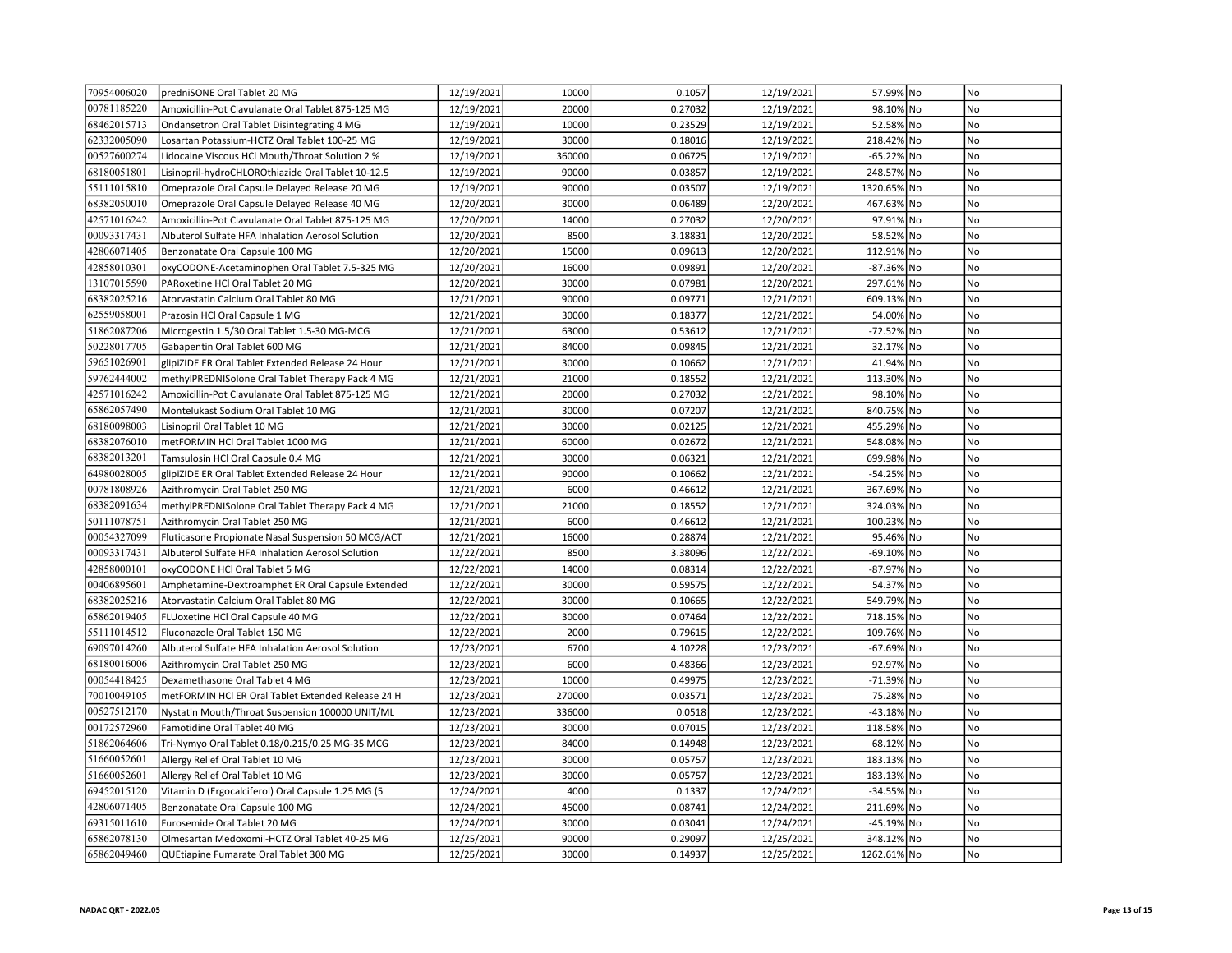| 47781065190 | Levothyroxine Sodium Oral Tablet 100 MCG           | 12/26/2021 | 30000  | 0.20442 | 12/26/2021 | -67.06% No  | No             |
|-------------|----------------------------------------------------|------------|--------|---------|------------|-------------|----------------|
| 23155022701 | Acyclovir Oral Tablet 400 MG                       | 12/26/2021 | 180000 | 0.09986 | 12/26/2021 | 126.65% No  | No             |
| 57237001830 | DULoxetine HCl Oral Capsule Delayed Release Partic | 12/26/2021 | 30000  | 0.10308 | 12/26/2021 | 385.06% No  | No             |
| 68180072003 | amLODIPine Besylate Oral Tablet 5 MG               | 12/26/2021 | 90000  | 0.01105 | 12/26/2021 | 3396.23% No | No             |
| 60505265601 | Triamterene-HCTZ Oral Tablet 37.5-25 MG            | 12/27/2021 | 90000  | 0.09466 | 12/27/2021 | -50.23% No  | No             |
| 57237001401 | Tamsulosin HCl Oral Capsule 0.4 MG                 | 12/27/2021 | 30000  | 0.06103 | 12/27/2021 | 728.55% No  | N <sub>o</sub> |
| 65862007850 | Ciprofloxacin HCl Oral Tablet 750 MG               | 12/27/2021 | 20000  | 0.2748  | 12/27/2021 | 145.63% No  | N <sub>o</sub> |
| 65862039010 | Ondansetron Oral Tablet Disintegrating 4 MG        | 12/27/2021 | 10000  | 0.22415 | 12/27/2021 | 1093.40% No | No             |
| 00093031401 | Ketorolac Tromethamine Oral Tablet 10 MG           | 12/27/2021 | 15000  | 0.62703 | 12/27/2021 | -58.75% No  | No             |
| 13668001005 | Citalopram Hydrobromide Oral Tablet 20 MG          | 12/27/2021 | 30000  | 0.02894 | 12/27/2021 | 963.12% No  | No             |
| 50111064801 | FLUoxetine HCl Oral Capsule 20 MG                  | 12/27/2021 | 30000  | 0.0313  | 12/27/2021 | 923.43% No  | No             |
| 00555097302 | Amphetamine-Dextroamphetamine Oral Tablet 20 MG    | 12/27/2021 | 30000  | 0.31143 | 12/27/2021 | 20.84% No   | No             |
| 59746017509 | predniSONE Oral Tablet 20 MG                       | 12/27/2021 | 10000  | 0.10124 | 12/27/2021 | 68.91% No   | No             |
| 70700015010 | Omeprazole Oral Capsule Delayed Release 20 MG      | 12/27/2021 | 30000  | 0.03412 | 12/27/2021 | 1365.42% No | No             |
| 00781808926 | Azithromycin Oral Tablet 250 MG                    | 12/27/2021 | 6000   | 0.48366 | 12/27/2021 | 350.73% No  | No             |
| 60432060416 | Promethazine-DM Oral Syrup 6.25-15 MG/5ML          | 12/27/2021 | 240000 | 0.05706 | 12/27/2021 | 20.34% No   | No             |
| 68382091634 | methylPREDNISolone Oral Tablet Therapy Pack 4 MG   | 12/27/2021 | 21000  | 0.16667 | 12/27/2021 | 371.99% No  | No             |
| 00378064110 | predniSONE Oral Tablet 10 MG                       | 12/27/2021 | 4000   | 0.07471 | 12/27/2021 | 94.08% No   | No             |
| 16729048001 | Methylphenidate HCl Oral Tablet 20 MG              | 12/27/2021 | 60000  | 0.17873 | 12/27/2021 | 118.67% No  | No             |
| 64980034114 | Alendronate Sodium Oral Tablet 35 MG               | 12/28/2021 | 4000   | 0.37703 | 12/28/2021 | 551.80% No  | No             |
| 62332005090 | Losartan Potassium-HCTZ Oral Tablet 100-25 MG      | 12/28/2021 | 30000  | 0.19033 | 12/28/2021 | 201.41% No  | No             |
| 65862037501 | Escitalopram Oxalate Oral Tablet 20 MG             | 12/28/2021 | 90000  | 0.07817 | 12/28/2021 | 234.74% No  | No             |
| 53746010901 | HYDROcodone-Acetaminophen Oral Tablet 5-325 MG     | 12/28/2021 | 8000   | 0.09093 | 12/28/2021 | -28.52% No  | No             |
| 16571020106 | Diclofenac Sodium Oral Tablet Delayed Release 75 M | 12/28/2021 | 14000  | 0.09493 | 12/28/2021 | 124.23% No  | No             |
| 65862050320 | Amoxicillin-Pot Clavulanate Oral Tablet 875-125 MG | 12/28/2021 | 14000  | 0.27265 | 12/28/2021 | 122.42% No  | No             |
| 59651036205 | Ibuprofen Oral Tablet 800 MG                       | 12/28/2021 | 20000  | 0.06913 | 12/28/2021 | 18.62% No   | N <sub>o</sub> |
| 00116200116 | Chlorhexidine Gluconate Mouth/Throat Solution 0.12 | 12/28/2021 | 473000 | 0.00559 | 12/28/2021 | -52.35% No  | No             |
| 65162011510 | HYDROcodone-Acetaminophen Oral Tablet 7.5-325 MG   | 12/28/2021 | 12000  | 0.1132  | 12/28/2021 | 180.48% No  | No             |
| 70700011885 | Vienva Oral Tablet 0.1-20 MG-MCG                   | 12/28/2021 | 28000  | 0.20168 | 12/28/2021 | 291.00% No  | No             |
| 57664050658 | Metoprolol Tartrate Oral Tablet 25 MG              | 12/29/2021 | 60000  | 0.01939 | 12/29/2021 | 66.75% No   | No             |
| 68645051654 | amLODIPine Besylate Oral Tablet 10 MG              | 12/29/2021 | 30000  | 0.01588 | 12/29/2021 | 1789.17% No | No             |
| 65862020399 | Losartan Potassium Oral Tablet 100 MG              | 12/29/2021 | 30000  | 0.08955 | 12/29/2021 | 313.18% No  | No             |
| 42858000101 | oxyCODONE HCl Oral Tablet 5 MG                     | 12/29/2021 | 12000  | 0.08314 | 12/29/2021 | -26.83% No  | No             |
| 42571016201 | Amoxicillin-Pot Clavulanate Oral Tablet 875-125 MG | 12/29/2021 | 19000  | 0.27265 | 12/29/2021 | 96.32% No   | No             |
| 70954006010 | predniSONE Oral Tablet 20 MG                       | 12/29/2021 | 10000  | 0.10124 | 12/29/2021 | 65.94% No   | No             |
| 60505082901 | Fluticasone Propionate Nasal Suspension 50 MCG/ACT | 12/29/2021 | 16000  | 0.27257 | 12/29/2021 | 93.76% No   | No             |
| 16729018201 | hydroCHLOROthiazide Oral Tablet 12.5 MG            | 12/29/2021 | 90000  | 0.05273 | 12/29/2021 | 503.70% No  | No             |
| 43598043611 | Nitroglycerin Sublingual Tablet Sublingual 0.4 MG  | 12/29/2021 | 25000  | 0.27044 | 12/29/2021 | 115.35% No  | No             |
| 43547035611 | Lisinopril Oral Tablet 40 MG                       | 12/29/2021 | 90000  | 0.04819 | 12/29/2021 | 905.05% No  | No             |
| 68180029506 | DULoxetine HCl Oral Capsule Delayed Release Partic | 12/29/2021 | 30000  | 0.10308 | 12/29/2021 | 331.06% No  | No             |
| 00378395205 | Atorvastatin Calcium Oral Tablet 40 MG             | 12/29/2021 | 90000  | 0.06367 | 12/29/2021 | 289.51% No  | No             |
| 68180072103 | amLODIPine Besylate Oral Tablet 10 MG              | 12/29/2021 | 90000  | 0.01588 | 12/29/2021 | 2609.21% No | No             |
| 68382056501 | Metoprolol Succinate ER Oral Tablet Extended Relea | 12/29/2021 | 90000  | 0.09582 | 12/29/2021 | 385.63% No  | No             |
| 59746012206 | Meclizine HCl Oral Tablet 12.5 MG                  | 12/29/2021 | 30000  | 0.07529 | 12/29/2021 | 220.98% No  | No             |
| 69315011710 | Furosemide Oral Tablet 40 MG                       | 12/30/2021 | 30000  | 0.03265 | 12/30/2021 | -41.81% No  | No             |
| 00245531911 | Klor-Con M20 Oral Tablet Extended Release 20 MEQ   | 12/30/2021 | 30000  | 0.25243 | 12/30/2021 | -70.16% No  | No             |
| 00378047705 | diazePAM Oral Tablet 10 MG                         | 12/30/2021 | 60000  | 0.02436 | 12/30/2021 | 126.46% No  | N <sub>o</sub> |
| 68180072103 | amLODIPine Besylate Oral Tablet 10 MG              | 12/30/2021 | 90000  | 0.01588 | 12/30/2021 | 1696.11% No | No             |
| 65862086001 | Famotidine Oral Tablet 40 MG                       | 12/30/2021 | 90000  | 0.07015 | 12/30/2021 | 700.82% No  | No             |